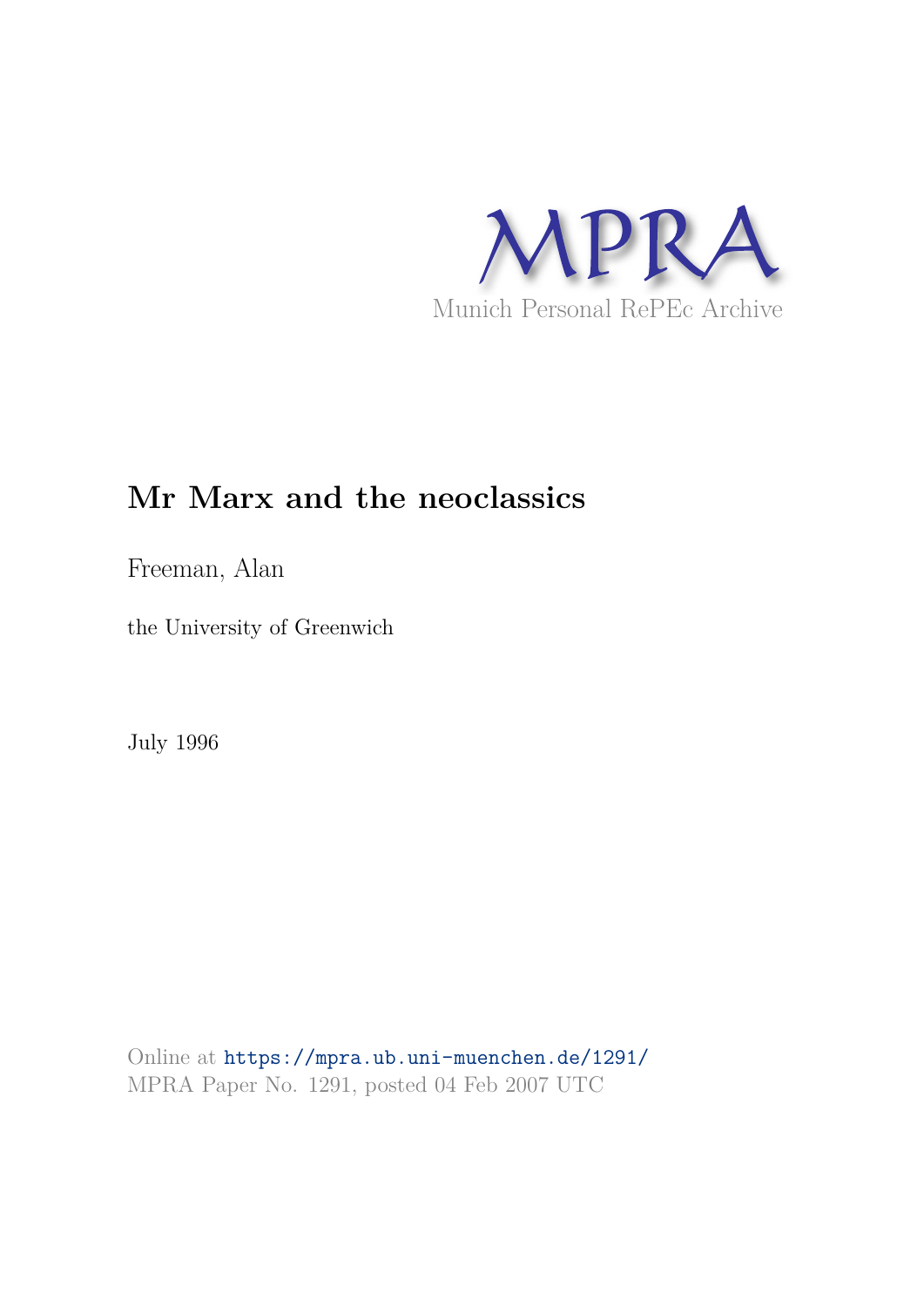## **MR MARX AND THE NEOCLASSICS**

Alan Freeman University of Greenwich September 1996

#### **ABSTRACT**

This article, presented to the Annual Conference of the History of Economics Society, Vancouver July 1996, gives a historical analysis of the origins of the general equilibrium or comparative static approach and demonstrates that economic thought as a whole is divided, in each of its schools of thought, between the equilibrium paradigm and its alternative, the temporal paradigm. This applies across the board with, for example, the divergence between Post-Keynesian or Kaleckian economics, between Austrian economics and Walrasian general equilibrium, and in many other contexts .

The article demonstrates the difference between the equilibrium and temporal approach using a demonstration of 'adjustment' effects in a simple corn-cycle model. It goes on to analyse the reasons why, in the history of thought, adjustment or dynamic effects have been considered as ignorable when in fact they are not.

It suggests that the traditional division of the succession of ideas in economic thought – physiocracy, the classics, Marx, marginalism – needs to be reviewed in this light, and argues for a reconsideration of the contribution of Marx to economics, placing him as the first and in many ways the most consistent in a suppressed non-equilibrium tradition in economic thought.

It suggests that in this light, Marx has more in common with Austrian and Post-Keynesian thinking than with Ricardo and Smith, among whose ranks he is normally and commonly grouped.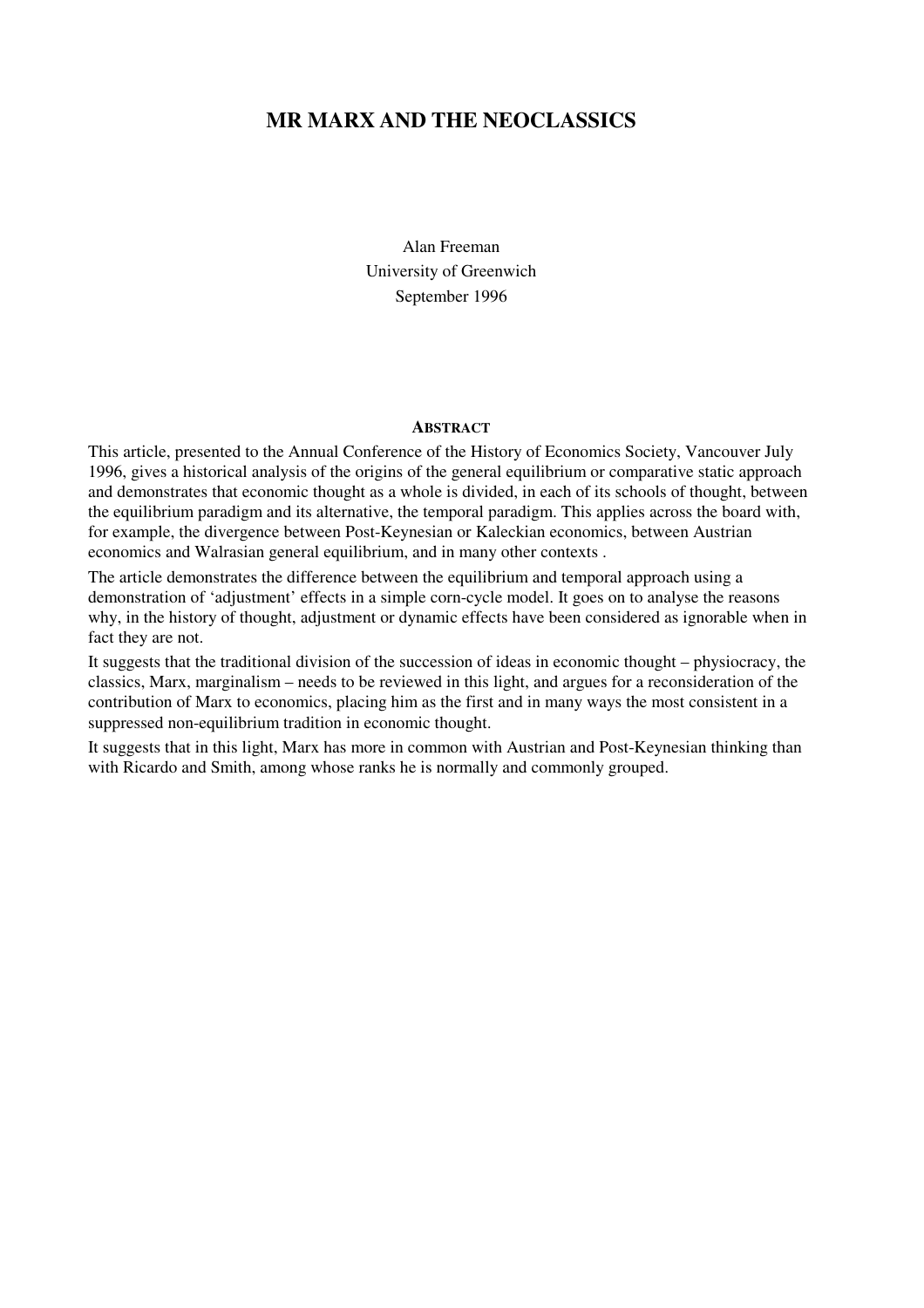# **MR MARX AND THE NEOCLASSICS**

Alan Freeman, University of Greenwich

## **PROLOGUE**

This article has come about as a venture into the history of economic thought from a person not familiar with it, for which I hope allowances will be made. In the course of advancing the radical theses in it. I hope as much to learn from those who know more than I do, as to instruct anyone else. The reader might well ask, however, why I have the effrontery to undertake such a venture.

In the last fifteen years a new challenge has arisen both to neoclassical orthodoxy and to the orthodox view of Marx's thought. It is relatively unknown but has, I think, a number of theoretical achievements to its credit, not least a rigorous value-theoretic account of the falling profit rate, of crisis, and of unequal world development rooted in an account of the value-price relation that conforms to Marx's disputed expectations.

This challenge is not the work of a single thinker but represents what I consider a convergence of a number of different strains of thought.<sup>1</sup> On the one hand it involves a systematic reconsideration of the role of money and its relation to value and above all the question: in what sense, and with what effect, does money represent labour, in an exchange economy? On the other, it has explored a systematic alternative to the most persistent dogma of the century, that economic movement unlike all other may be captured by the structural transformations of a static equation system under the the temporal evolution of its parameters.

This alternative view asserts that the concept of simultaneous causality pioneered by Walras and Marshall, and expressed in the idea that an economy may be characterised by a set of simultaneous equations, must give way to a fundamentally different conception – a conception which, I will argue, is classical in its origins – namely that of successive causation. It has applied this first and foremost to a reconstruction – perhaps reappropriation might be the better term – of Marx's value theory by liberating it from the static formulation given it by its main proponents. The combination of these two insights has been variously termed the sequential nondualist or temporal approach (a term due to Gil Skillman). It might be termed the rebirth of successivism.

This revolution in thought is by no means limited in its scope to the discussion of Marx's theories and offers, I argue, a rigorous foundation for political economy as a whole. It has met powerful resistance.

The conclusion I draw is that the time has come for two exercises. The first is to enquire into the nature of and reasons for the depth and strength of this resistance. The second is to situate the 'new' theory – in actuality a reassertion of classical orthodoxy – in the general framework of the history of political economy.

## MARGINALISM AND ITS MEANINGS

1

The term 'marginalism' it appears, is due to J. A Hobson who coined it as a pejorative term to describe the theoretical framework now ascribed among others to Jevons, Menger, Walras and Marshall and which is more commonly known as neoclassical economics. In researching this article it was a pleasant surprise to find that this derives from the earliest economic critic of imperialism. In recent years it has been applied most systematically by the followers of Piero Sraffa.

Yet the very term itself is contradictory and ambiguous. It amalgamates two previously distinct notions.

On the one hand it refers to the subjective marginalism of Jevons and to the substitution of a distinct concept of *value.* Its distinctive feature was codified by Eugen von Böhm-Bawerk in the following terms:

The early theory of value unnecessarily abandoned the most natural explanation. As a general rule, the measure of the benefit depending on the good is really also the measure of the value of that good. (Böhm-Bawerk 1960: 136, emphasis in original)

In the terms of the early debate about this concept, therefore, it referred not to marginalism in general, but to the specific idea of marginal utility as the basis of value. In short it conveys three ideas:

 $<sup>1</sup>$  A selection of articles and a bibliography is contained in Freeman and Carchedi (1996)</sup>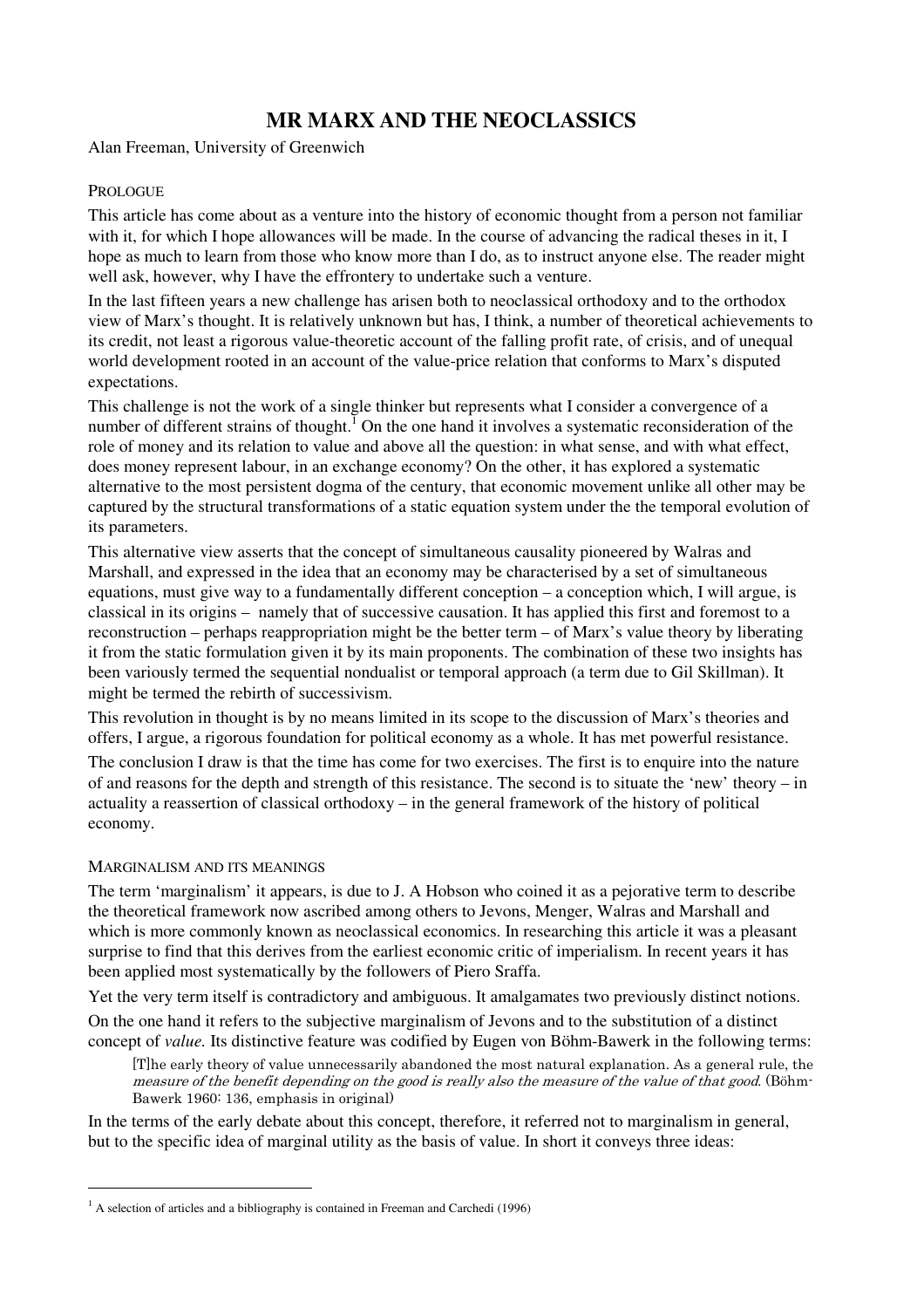- ❏ value is subjective, not objective
- ❏ value originates in use, rather than exchange
- ❏ this concept of value uniquely determines a theoretical rate of exchange of one good for another which serves both as a predictor in some sense of actual prices and as an allocative measure or standard.

At a much later date there followed the surreptitious elimination of the concept of value in any form, as ordinal supplanted cardinal utility and simultaneous causation became the hegemonic expression of the ideas of the new school. As we shall indicate, this constituted a definite evolution in the ideas of this school which restructured not just marginal utility but the whole of economics.

In its origins, however, the distinctive feature of the new marginal ideas lay in its attempt to establish *consumption* choices as the prime causal factor in economic movement. The neoclassical enterprise in a certain sense consisted in the reformulation of economics from the standpoint of consumption rather than production.

Let us now consider the relation between this usage of the concept of marginalism, and that expressed by Piero Sraffa:

The marginal approach requires attention to be focussed on change, for without change either in the scale of an industry or in the 'proportions of the factors of production' there can be neither marginal product nor marginal cost. In a system in which, day after day, production continued unchanged in those respects, the marginal product of a factor (or alternatively the marginal cost of a product) would not merely be hard to find  $-$  it just would not be there to be found. (Sraffa 1960 $\cdot$ v)

In this sentence the word 'marginalism' does not refer to marginal utility in any of the above senses.

The changes of which Sraffa speaks are not changes at the margins of social demand but at the margins of social *production*. Sraffa's critique originated in the 'Cambridge controversy' and the contradiction which this controversy claimed to have found between the neoclassical production function and neoclassical growth theory. Sraffa's purpose was to demonstrate a double determination of price by showing that price, profit and the wage could be determined completely autonomously from the physical structure of production and the distributional struggle between labour and capital. This being so, *no*  marginal determination of these magnitudes could possibly apply, since they are *already* determined independent of the marginal product of any factor.

Second, Sraffa's target is not margins as the foundation of a concept of value but their function as predictors of prices. This might seem to correspond to the third proposition above and at a superficial level it does. However Sraffa's target is not just this *use* of margins but their very existence. Sraffa's critique consists in abstracting from all change. In this way, margins do not merely cease to explain anything; they cease to exist.

The targets which fall to this all-encompassing onslaught are not confined to the subjective margins of the utilitarians. A further casualty is a different, and earlier use of marginal analysis which is due not to the new school but to the classics themselves. For, if the impact of *all* change and *all* variation is excluded from the determination of price, and if the only factor determining exchange ratios outside of distribution is the structure of the economy itself, then the marginal analysis of production itself is on the face of it excluded. What, for example, becomes of the Ricardian determination of rent?

Moreover there is a rather important difference between the marginalism of Ricardo (and as we shall see, Marx) and the marginal utility of the new school. This is as follows: marginal utility is above all *subjective*.

This has three senses. On the one hand it is psychological. It refers to preferences, feelings and desires. In the second case, however, and this sutble distinction is an important one, it refers to psychological states of which we have no direct knowledge. Third, it gives rise to a concept of value which is *dependent on the individual* concerned. The entire difficulty which the marginal utility school had to overcome in order to apply marginal concepts to the determination of value, was the fact that the preference of one person, even were it known, would be different from the preference of another. This difference was not overcome by the substitution of marginal for absolute utility. It remains the case that unless the concept of value is removed altogether, the value of a good for one person is different from the value of the same good for another. Indeed even the *marginal* utility of bread for one person, differs from the marginal utility of bread for another, even in a fully competitive equilibrium. The equilibrium establishes only an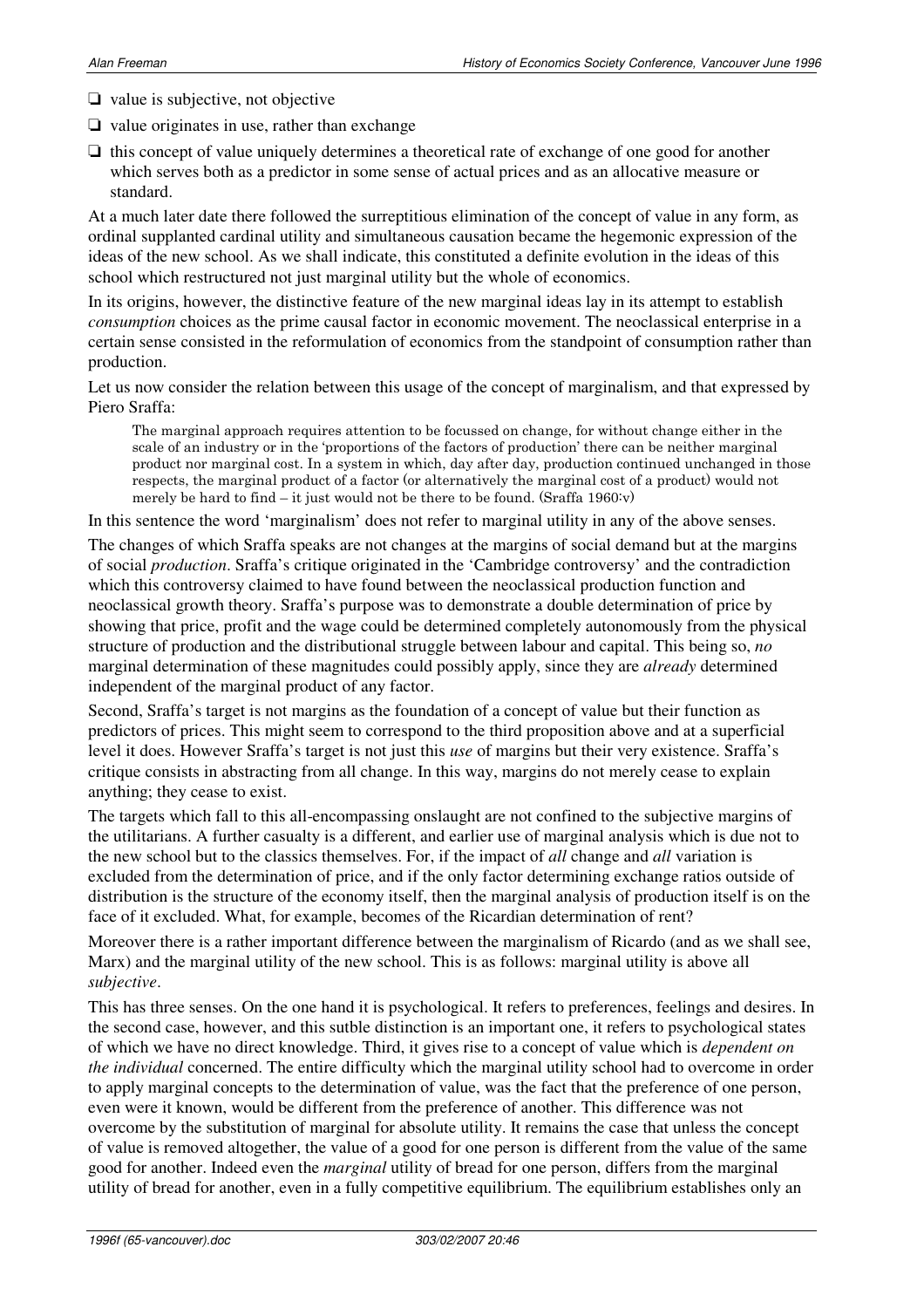aggregate demand curve, not an identity between the respective demand curves which make up this aggregate.

This is not so for what I shall term the objective marginalism of the classicals and of Marx. The marginal productivity of agriculture, or of a labourer, or of a technique, is in both Ricardo and Marx entirely visible and measurable. It is a practical question of which new fields are available for cultivation or which new techniques come onstream. It is not concealed.

Second, in Marx as in Ricardo the value contribution of an input is not given by its marginal contribution but by its average contribution. The concept of the marginal product of labour not only exists in Marx but is a central aspect of his analysis. It forms the basis of his distinction between *individual* value and *social*  value. This is, as we shall show, an indispensible element of Marx's investment and price dynamics. But if Marx's political economy is reduced to a simultaneous system from which all margins have been purged, this dynamic analysis is sacrificed on the same altar.

In effect and in summary, the word 'marginalism' has done the classicals an immense disservice which, as we shall see, colours and distorts the perception of the greatest inheritor of the classical tradition, Karl Marx. It has served to identify, in the public mind, the use of marginalism with the neoclassical paradigm and to foster the idea that the classics, above all Marx, stand opposed to the use of margins reducing the objective theory of value to a purely structural, technical account of the properties of an economy.

It has led to a popular classification of theory between two alleged bodies of theory, the classical whose pure form, it is implied, is an economics free of marginal concepts and the neoclassical whose pure form is an economics entirely reliant on marginal concepts. This, we argue, is utterly false.

THE DYNAMIC CORN-HOG MODEL: AN INDEPENDENT CRITIQUE OF THE DEMAND SCHEDULE

Consider the well-known equations of the (simplified) corn-hog or cobweb cycle

$$
Q_t^D = a - bp_t \tag{1}
$$

$$
Q_{t}^{S} = c + dp_{t-1}
$$
 (2)

$$
Q_{t}^{D} = Q_{t}^{S}
$$
 (3)

where  $Q^D$ ,  $Q^S$  are the quantities demanded and supplied of an agricultural good, p is its price and the subscripts refer to time.

Provided the discriminant  $d/b$  is of absolute magnitude less than 1 this converges on the equilibrium price

$$
p^e = \frac{a-c}{b-d} \, .
$$

It is generally supposed, therefore, that this equilibrium price may be treated as the long-run or 'natural' price and that the weblike fluctuations of prices about this equilibrium may be treated as a mere temporary deviation from this natural price. From this it is deduced that we may speak of the demand and supply schedules

$$
Q^D = a - bp ; Q^S = c + dp
$$

as if they had an independent objective existence without reference to time. From this point of view the equilibrium price  $p^e$  may be treated as essentially the same thing as the fluctuating  $p_t$  in at least three senses. First,  $p_t$  converges on it. Second, it constitutes the time average of  $p_t$  over any reasonable given period. Thirdly, if we solve the difference equation 1,2 and 3 we obtain

$$
p_t = p^\mathrm{e} + \left(\frac{d}{b}\right)^t (p_t - p_0)
$$

in which the number  $p<sup>e</sup>$  appears as a definite magnitude in the equation, giving precise numerical expression to the slightly vague notion that  $p_t$  'fluctuates' about  $p^e$ .

Nevertheless, we may make a minor modification to this model which poses severe doubts over this simple identification. Let us suppose that the coefficients *b, d* are subject to a slow exponential modification over time such that

$$
b = b_0(1+g)^t
$$
 (4)

$$
d = d_0(1+g)^t \tag{5}
$$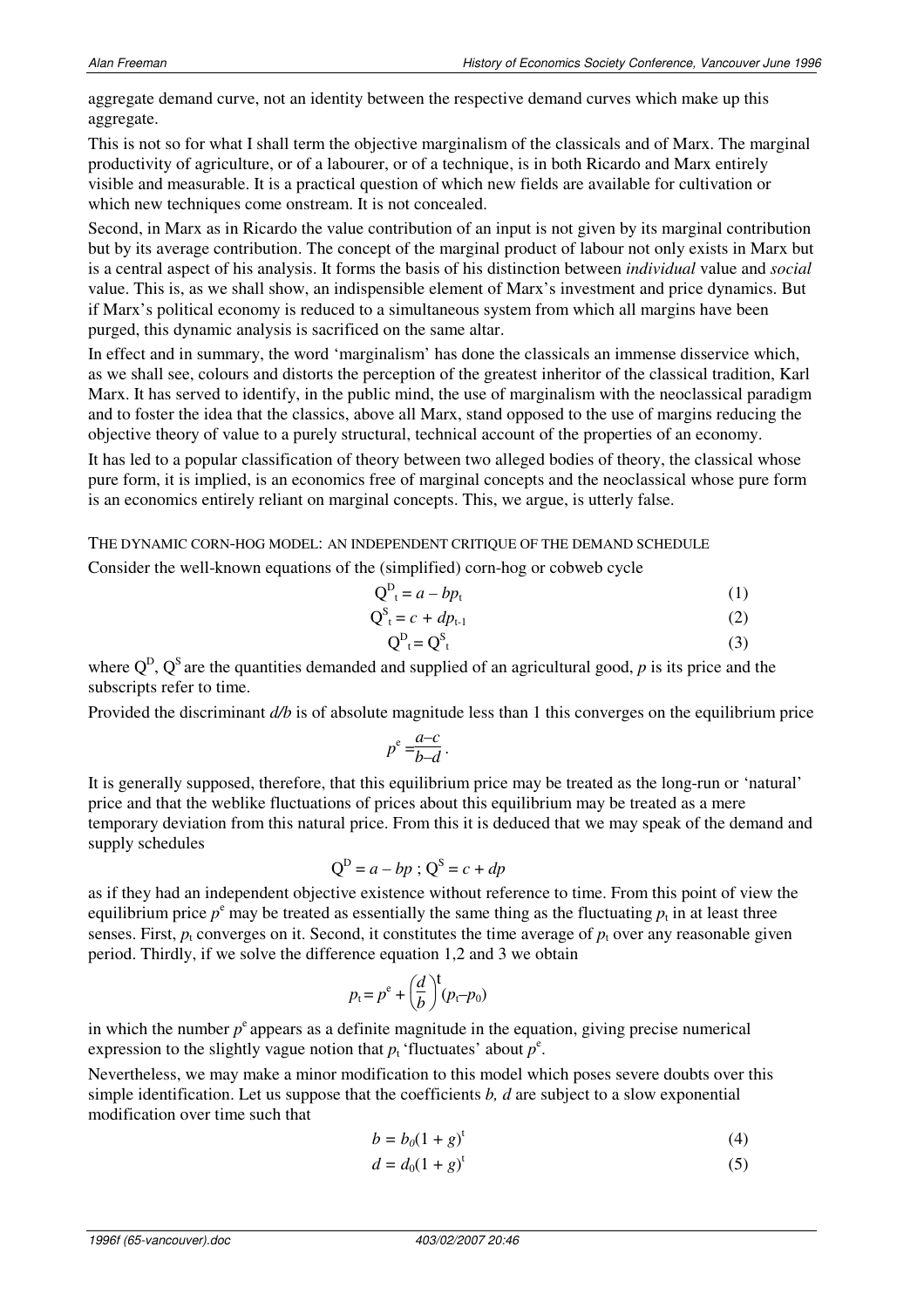This might be conceptualised by a neoclassical as a steady rotation of the demand and supply schedules about their intersection with the price axis, the demand schedule becoming steadily less elastic and the supply schedule steadily more elastic.

We now may 'predict' the resulting prices in two different ways. First, we may following the method of comparative statics calculate the 'moving equilibrium'. This 'moving equilibrium' price is given by the formula

$$
p^{e}{}_{t} = \frac{1}{(1+g)^{t}} \frac{a-c}{b_0-d_0}.
$$

Alternatively we may solve the difference equation system 1,2 and 3 as respecified by 4 and 5 to obtain the actual dynamic progress of the prices predicted by the model. For reasons that will become clear we shall in this article refer to these as 'successivist' prices. Alternative designations are 'sequential' prices, a term adopted by Andrew Kliman, Ted McGlone and myself or 'temporal' prices, a term suggested by Gil Skillman. The two price systems are shown in figure 1.

There is no reasonable sense in which these two predicted prices can be said to refer to the same thing. The successivist price  $p$  does not converge to  $p_e$ , does not iterate around it, and does not appear in any dynamic equation linking the two. The 'equilibrium' price has lost all explanatory value.

What we confront here is a well-known, but equally well-ignored feature of equilibrium models, namely *path-dependence*. Once agents trade at non-equilibrium prices, the blunt fact of the matter is that in the general case, there is no necessary relation at all between hypothetical equilibrium and the equally hypothetical, but considerable more realistic successivist prices.

From a neoclassical point of view, what has taken place is that during the formation of the new equilibrium, the supply and demand schedules have moved, disturbing the equilibrium before it can be attained. But this however means that, since agents never actually trade at equilibrium prices, the disturbance constantly runs ahead of the hypothetical equilibriation process, and the equilibrium is never attained.

There are two awkward questions that must be posed, questions which stare neoclassical theory in the face, which it speaks of from time to time in hushed tones, but which it never seems capable of confronting squarely.

- $\Box$  In what sense may an equilibrium which is never attained, and never manifests itself in any measurable or observable sense, be said to exist?
- ❏ In what sense can a *demand schedule,* whose only manifestation is in the formation of this putative equilibrium and is not independently measurable, be said to exist?

To illustrate this in a more general way and to show what is at stake let us suppose that the quantity supplied of an agricultural good is a function both of price and of time, thus:

$$
Q = Q^{S}(p, t)
$$
 (6)

The absolute differential of this magnitude yields

$$
\frac{\mathrm{d}Q^{\mathrm{S}}}{\mathrm{d}t} = \frac{\partial Q^{\mathrm{S}}}{\partial p}\frac{\mathrm{d}p}{\mathrm{d}t} + \frac{\partial Q^{\mathrm{S}}}{\partial t} \tag{7}
$$

If it is assumed that there is no variation of quantity demanded due to any other factor than the variation of prices (in Hahn's words, if agents' demand functions are parametric functions of price) then we should in fact write

$$
Q = Q^{S}(p)
$$
 (8)

and equation **7** should be rewritten as

$$
\frac{\mathrm{d}Q^{\mathrm{S}}}{\mathrm{d}t} = \frac{\partial Q^{\mathrm{S}}}{\partial p} \frac{\mathrm{d}p}{\mathrm{d}t} \tag{9}
$$

This amounts to the assertion that the demand schedule  $Q = Q^S(p)$  is a *time-independent* function of price, or alternatively that

$$
\frac{\partial Q^{\rm S}}{\partial t} = 0
$$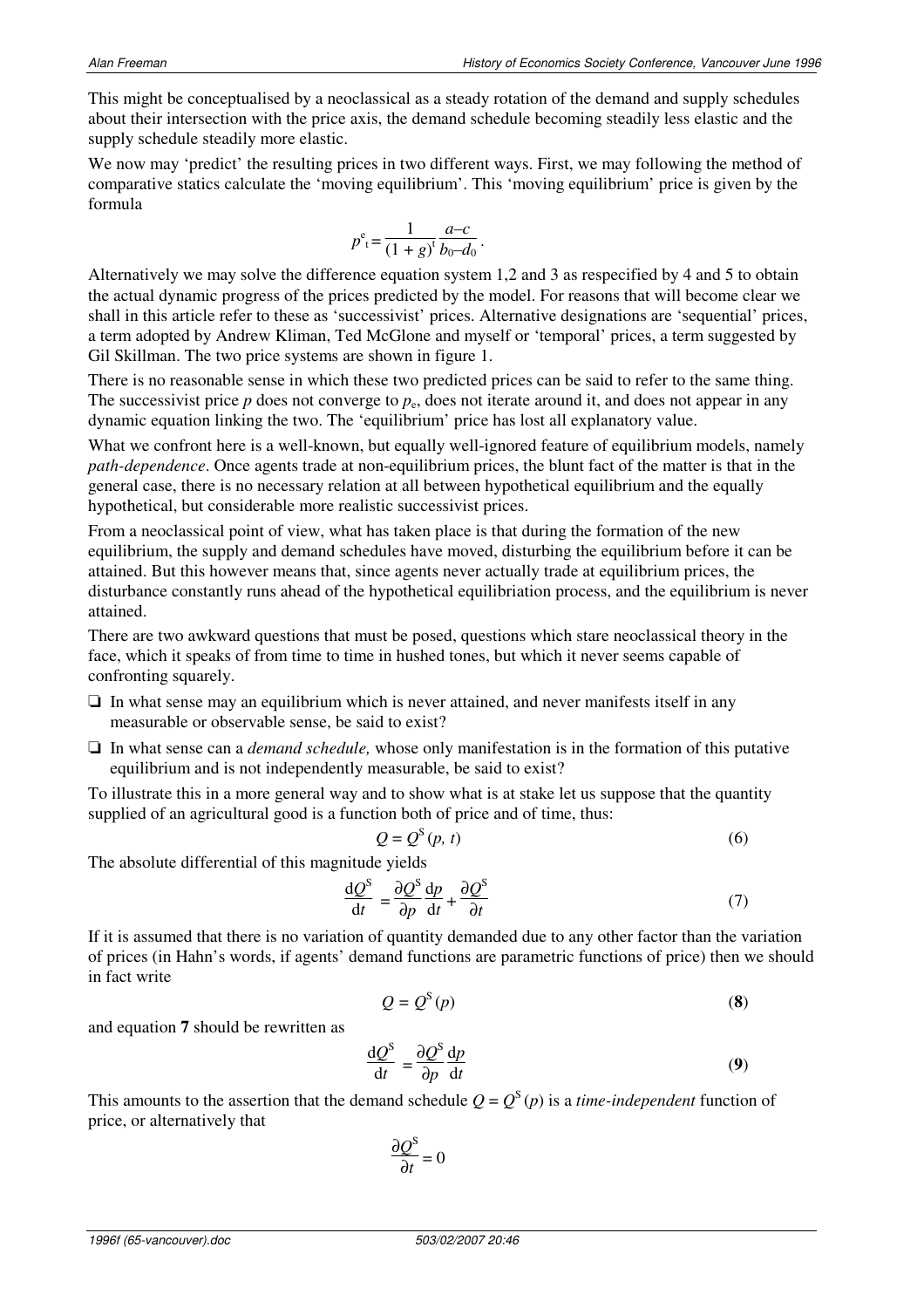

## **Figure 1: Moving equilibrium and successivist prices in a simple cobweb**

The fundamental defining 'axiom' of the concept of partial equilibrium developed by the founding subjective value theorists therefore, provided we suspend any residual prejudice against marginalism, amounts to a definite assertion: that there is *no direct dependence of supply (or demand) on time*. This is the concealed meaning of the concept that a supply or demand schedule has actual, objective existence.

A further point is important in the empirical verification of this concept. If time-series data is collected from the sequence of events described by the full dynamic equation, it is perfectly possible that this data could trace out all or many points on a putative demand or supply schedule either in the same direction as  $Q<sup>S</sup>$ , in the opposite direction, or even trace out a schedule though demand and supply were both invariant, at each particular time, with respect to prices. The misspecification can lead to such serious errors, in other words, that there is actually no way the model can be verified.

This fact is often concealed in undergraduate lectures by a large amount of hand-waving, reference to substitution and income effects, and talk of the grand accomplishments of general equilibrium. If the economy is in a non-equilibrium state, it is explained, it is somewhat difficult to return to equilibrium but this equilibrium definitely exists and exercises a hypnotic but benign influence over the general course of events. In the course of attaining a new equilibrium some strange things will occur. If, for example, adjustment in the market for butter results in a fall in the demand for margarine, then the demand schedule for margarine will shift and there will be a new equilibrium in the margarine market. The attainment of this equilibrium will in turn impinge on the bread market, and so on. Nevertheless, independent of all these apparent movements of the demand curves in partial markets, there is some sense in which the combined equilibrium in all markets definitely and 'objectively' exists. There is a single set of price and quantities which will simultaneously reduce excess demand in all markets including the factors of production, to zero.

However, a little consideration reveals that the same problem exists for the general case also. For in this case we may write the vector equation

$$
Q = Q^{S}(p, t)
$$
 (10)

where Q and p are now vectors. But this now yields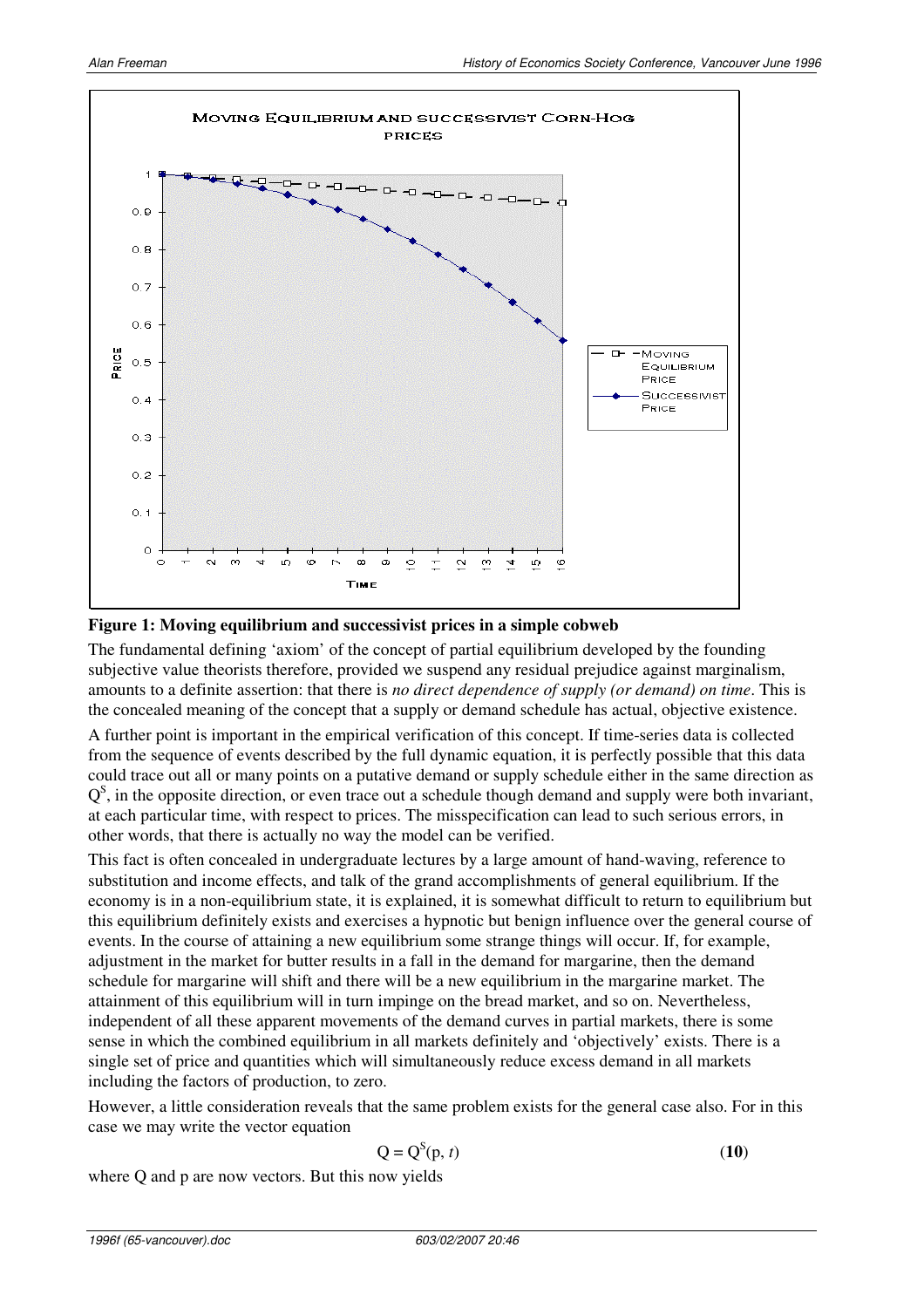$$
\frac{dQ^s}{dt} = \sum_{i} \frac{\partial Q^s}{\partial p_i} \frac{dp_i}{dt} + \frac{\partial Q^s}{\partial t}
$$
\n(11)

and exactly the same time-dependence as before is present. Again, the assertion that the unique moving equilibrium obtained by solving 10 is an accurate representation of the actual course of events *amounts to the assertion that there is no explicit dependency of supply on time*.

## MARX IN THE MARGIN

Everyone who seeks to understand the difference between what Marx really thought, and what is written by others about what he thought, should read (they are not long) chapters 37 and 38 of Volume III and the first few pages of chapter 39.

## *DEMAND*

In the first place, reading this section of Marx dispenses with the notion that demand plays no role in the determination of value or price. This is not the most important conclusion of this article but is useful to illustrate a rather critical distinction between the neoclassical and classical approach to value and price.

On p774 of Volume III we find one of the clearest expressions of a concept also expresed elsewhere, which is that socially necessary labour time is only fully specified when the magnitude of social demand is taken into account.

The law of value as it makes itself felt, not in relation to the individual commodities or articles, but rather to the total products at a given time of particular spheres of production autonomized by the division of labour; so that not only is no more labour time devoted to each individual commodity than necessary, but out of the total social labour time only the proportionate quantity needed is devoted to the various types of commodity. Use value still remains a condition. But if in the case of the individual commodity this use value depends on its satisfying in and of itself a social need, in the case of the mass social product it depends on its adequacy to the quantitatively specific social need for each particular kind of product and therefore on the proportional division of the labour between these various spheres of production in accordance with these social needs, which are quantitatively circumscribed. (Marx 1981:774)

This manner of posing it, we pause to note, is typically classical but we shall later make it clear that it is also fully general. For Marx demand is specified, at each point in time, by the total demand (need) for all goods, that is, a specification of society's requirements for every use-value. The demand for all goods, at any point in time, definitely exists as a function of time and the preceding states of the economy. At first sight it therefore appears as though the demand for each good is independent of the demand for each other good. This is not quite correct. The demand for each good is independent of the demand for each other good *at a given moment in time*. Nothing in the definition excludes the idea that demand for brandy in 1856 is related to the demand for corn in 1855 and Marx later indicates that it is. We shall return to this point.

In the second place, we should note that this formulation does not violate, as is sometimes thought, Marx's determination of aggregate value magnitudes and in particular the magnitude of profit. Let us suppose, for example, that in 1856 there is a social requirement for 3m quarters of corn, but the farmers produce 5m. Suppose also that 15m hours of labour are discharged in producing this corn. Treating corn as perishable (setting aside stockpiling), Marx argues that the individual value of each of the 5m quarters of corn comprises the labour that went into producing it, namely 20 minutes. The social value, however, is the necessary labour that went into it, and this is confined to the labour that society actually chooses to use. Necessary labour is objectively, not subjectively defined, *in terms of demand.* That which is necessary is measurable as that which is used.

It does not, therefore, modify either the total value added by the labourers (15m hours) nor the magnitude of the farmers' profits (15m less the wage) nor surplus-value, which is the same thing. Nor does it even modify the total value produce of society. It modifies only the use-value expression of this labour. This point is not central to this article but we mention it here to avoid any secondary recriminations to the effect that values in this formulation are doubly determined or defined in a contradictory manner.

However it clearly modifies the unit value of each quarter of corn but in a way which is counter-intuitive to a neoclassical. It means the *result of oversupply is to make corn in value terms more expensive*. This is because society has been obliged to spend more labour in producing the corn than it actually used. It could have economised on this labour and used it to make beer instead, a circumstance of some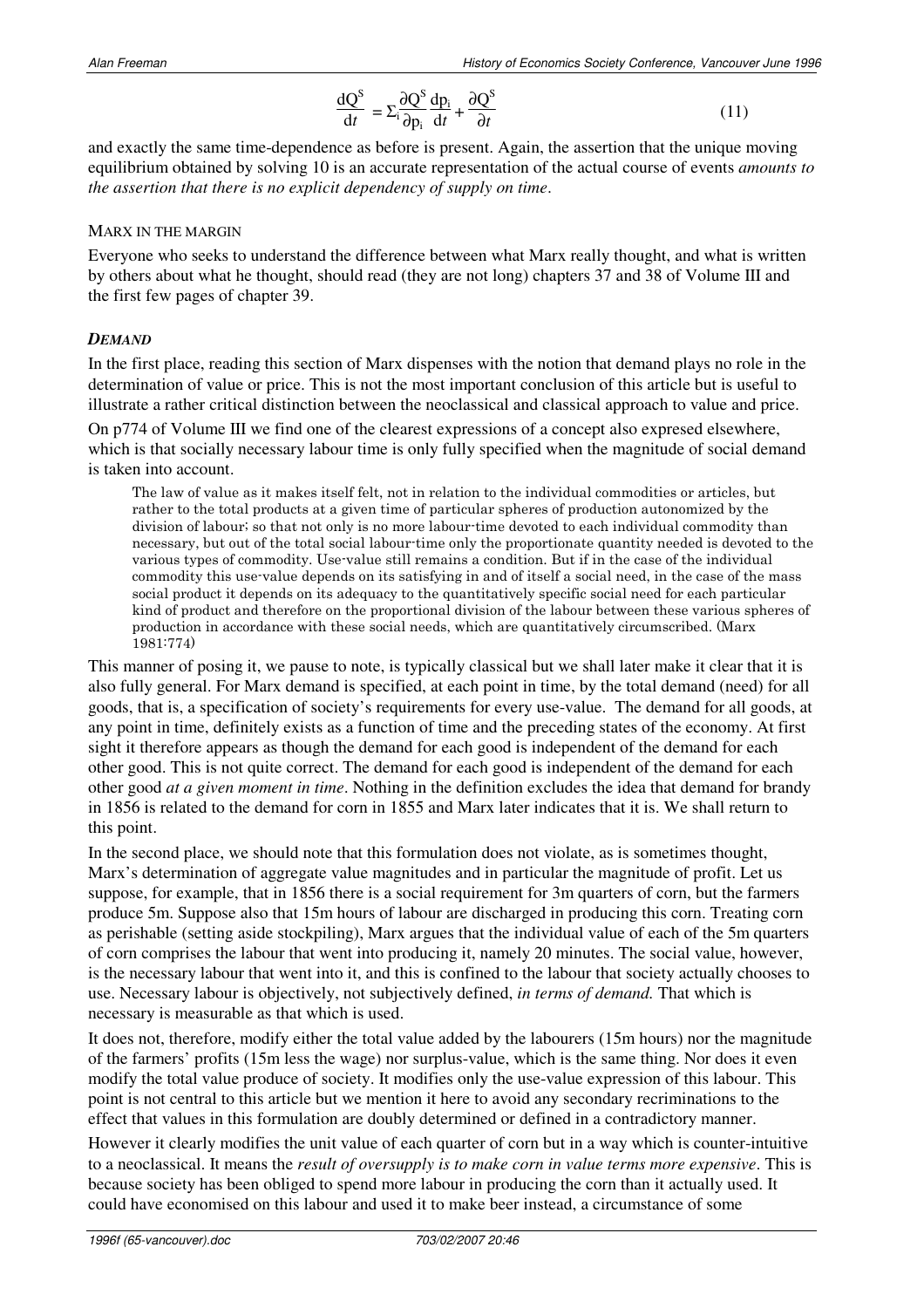annoyance to both Marx and Engels though their reaction to it on occasions crossed the narrow margin between subjective and objective judgement.

This difference between the neoclassical assessment of demand and Marx's, however, expresses something quite important. For the neoclassical analysis, oversupply is an anomaly which, in essence, does not happen. The neoclassical considers the hypothetical, imagined circumstance that the price actually falls to such a level that the whole of the corn is sold, and moreover takes this hypothetical price to be the actual value of the corn. Since oversupply by definition does not occur, value must be defined without reference to it.

The neoclassical value concept is thus given a further, extra dimension of subjectivity. Not only is it 'psychological' and thus concealed; it corresponds to an *ideal* rather than an *actual* state of society. As we shall see, it surprisingly shares this property in common with the Sraffians.

## *SUPPLY*

Marx's analysis of agricultural rent, like Ricardo's, is a marginal analysis. He supplies the following schedule for four different fields A, B, C, D

|                 | Product  |                  |                     | Profit         |           | Rent     |           |
|-----------------|----------|------------------|---------------------|----------------|-----------|----------|-----------|
| Type of<br>soil | Quarters | <b>Shillings</b> | Capital<br>advanced | Quarters       | Shillings | Quarters | Shillings |
| A               |          | 60               | 50                  | 16             | 10        |          |           |
| B               |          | 120              | 50                  | 16             | 70        |          | 60        |
|                 | 2        | 180              | 50                  | 16<br>$\angle$ | 130       |          | 120       |
| D               | 4        | 240              | 50                  | 3<br>16        | 190       | 3        | 180       |
| Total           | 10       | 600              |                     |                |           | $\sigma$ | 360       |

The explanation of these figures is as follows: assuming the total demand in society attains the total of ten quarters of corn, all fields will be brought into production. Leaving aside temporary fluctuations of price, the farmers A will expect and attain the price of production given by the profit rate in society as a whole, which is given as always by the total surplus value in society divided by the total social capital. This is given autonomously from the circumstances of the farmers. Marx takes it, as in most of Volume III, to be 20% so that the profit attained on the least profitable land will be 10 shillings; hence the sale price of 60 shillings per quarter on field A.

However, the formation of uniform commodity prices brings about a single price for corn. Hence the sales revenue of all other farmers is given by the yield of their fields multiplied by the unit 'individual price of production' of corn, 60 shillings per quarter. This accounts for the second column under the 'product' heading. But in this case the profit of each farmer, expressed as the difference between their sales and their costs, is given by the second column under the 'profit' heading (price of the product less capital advanced, which is presumably turned over completely during the year). Differential rent is then the difference between this individual profit and the price of production of farmers A (also the average profit in society), so that for example farmers C make a profit of 130 instead of the social average of 10, hence a rent equal to 120 shillings. This in turn is later expressed in a variety of ways, as a rent per acre, a rent per quarter, or whatever.

Differential rent is thereby revealed to be the sum of the marginal profits on all fields of lower productivity than the field concerned.

It is not our purpose here to treat the relation between Marx and Ricardo's conception of rent, except to remark that this concept is clearly a marginal concept for both. Moreover, the fact that a marginal profit (and a marginal product) exists is a function of an *objective* fact of society; the simultaneous existence of more than one producer. This in turn is an observation excluded by equilibrium treatments. In equilibrium, there can be no variation in producers since all producers must be using the most efficient technique available. An equilibrium analysis has to set on one side the different productivities of the land, the underlying origin of the surplus-profit which the landowners appropriate as rent, and attribute the different rents themselves as returns to the 'factor' of land. An extremely important difference thereby emerges: it is precisely because Marx treats the marginal value contribution of all labour-power as equal (to labour-time) that all other marginal magnitudes appear as marginal amounts of this labour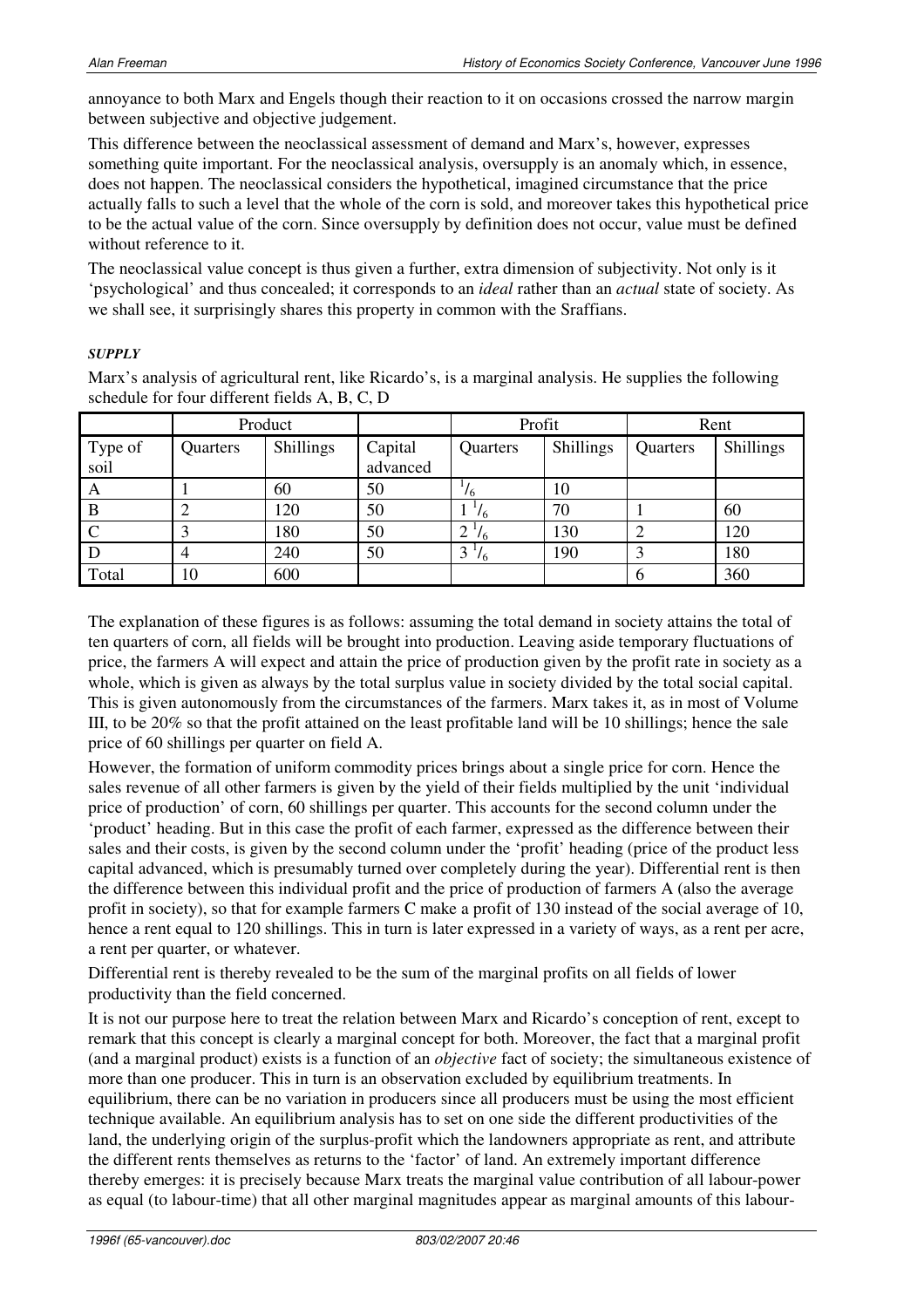power *appropriated*. Marx's marginalism is a marginal theory of distribution. But, as we shall see, its implications for the actual course of society are fundamental, since one of the most vital aspects of distribution concerns the allocation of the unconsumed surplus-value to investment.

Our purpose here *is* to make a second and vital observation.

On first reading, Marx's treatment of differential rent contains a series of almost incomprehensible discussions on the different order in which fields of different productivity may be introduced. He speaks of the 'descending order' and 'ascending order' in which the fields are introduced.

To a reader schooled in neoclassical supply schedules this takes a great deal of work and puzzlement to unravel. Table 1 takes the superficial appearance of a supply schedule and when Marx discusses what he terms the 'descending sequence' this is explicit. If, he says, the level of social demand rises steadily beginning at 4 quarters (he indicates that this may be taken as representative of a total social product of 4 million quarters) then initially the price will be 15s per quarter. This corresponds to farmers D securing the average profit of 10 so that their 4 quarters realise 60s on the market. If the demand then rises to 7, farmers C will regulate the price which will rise to 20s per quarter (60/3) and farmers D will secure a price of 80, hence a profit of 30, hence a rent of 20. Continuing upwards we find a social demand of 9 results in a price of 30s per quarter and finally the original result that a social demand of 10 results in a price of 60s per quarter. We could combine these to produce what appears to be a supply schedule thus:

| Price | Quantity    |
|-------|-------------|
| 15    |             |
| 20    |             |
| 30    | $\mathbf Q$ |
| 60    | 10          |

But then Marx speaks of the following, unexpected circumstance:

But on the other hand, if the sequence were in the reverse order, that is, if the process initiated from A, then the price of the wheat at first would rise above 60 shillings per quarter when new land would have to be taken under cultivation. But since the necessary supply would be produced by B, a supply of  $2$ quarters, the price would fall to 60 shillings again; for B produced wheat at a cost of 30 shillings per quarter, but sold it at 60 shillings because the supply just sufficed to cover the demand. Thus a rent was formed, first of 60 shillings for B, and in the same way for C and D; it is assumed throughout that the market-price remained at 60 shillings, although C and D produced wheat having an actual value of 20 and 15 shillings per quarter respectively, because the supply of one quarter produced by A was needed as much as ever to satisfy the total demand. In this case, the increase in demand above supply, which was first satisfied by A, then by A and B, would not have made it possible to cultivate B, C and D successively, but would merely have caused a general extension of the sphere of cultivation, and the more fertile lands might only *later* have come under cultivation (Marx 1981:792; my emphasis)

To read this simply as if, neoclassical style, the *same* supply schedule is being read in a different order is completely to misunderstand what Marx is attempting to assess. What is involved is a *different historical ordering* of the bringing into cultivation of different fields. And has Marx goes on to comment this has a definite material effect:

In the first sequence, an increase in price would raise the rent and decrease the rate of profit [by raising] the price of wage goods  $\cdot$  AF, Such a decrease might be entirely or partially checked by counteracting circumstances... in the second sequence the rate of profit on invested capital would remain the same. The amount of profit would be represented by less grain; but the relative price of grain, compared with that of other commodities, would have risen. However, the increase in profit wherever such an increase takes place, becomes separated from the profit in the form of rent, instead of flowing into the pockets of the capitalist tenant farmer and appearing as a growing profit. The price of grain, however, could remain unchanged under the conditions assumed here. (ibid)

The different historical ordering of cultivation results in a different historical sequence of prices, profits and rents. The *temporal sequence* is decisive. The land at the margin is not necessarily the least productive:

According to its mode of formation, differential rent can develop along with a stationary, rising or falling price of the agricultural product. In the case of a falling price, the total production and the total rental may rise, so that rent is formed on what was previously non-rent-bearing land, even though the worst soil A has been displaced by better, or has itself been improved, and even though the rent on other better types of soil and even on the best types, falls...in this way we can abandon the erroneous conception of differential rent which still prevailed with West, Malthus and Ricardo and which assumed a necessary progression to ever worse soil, or an ever declining agricultural fertility...from the beginning to the middle of the eighteenth century, England saw a steady fall in grain prices, despite the falling price of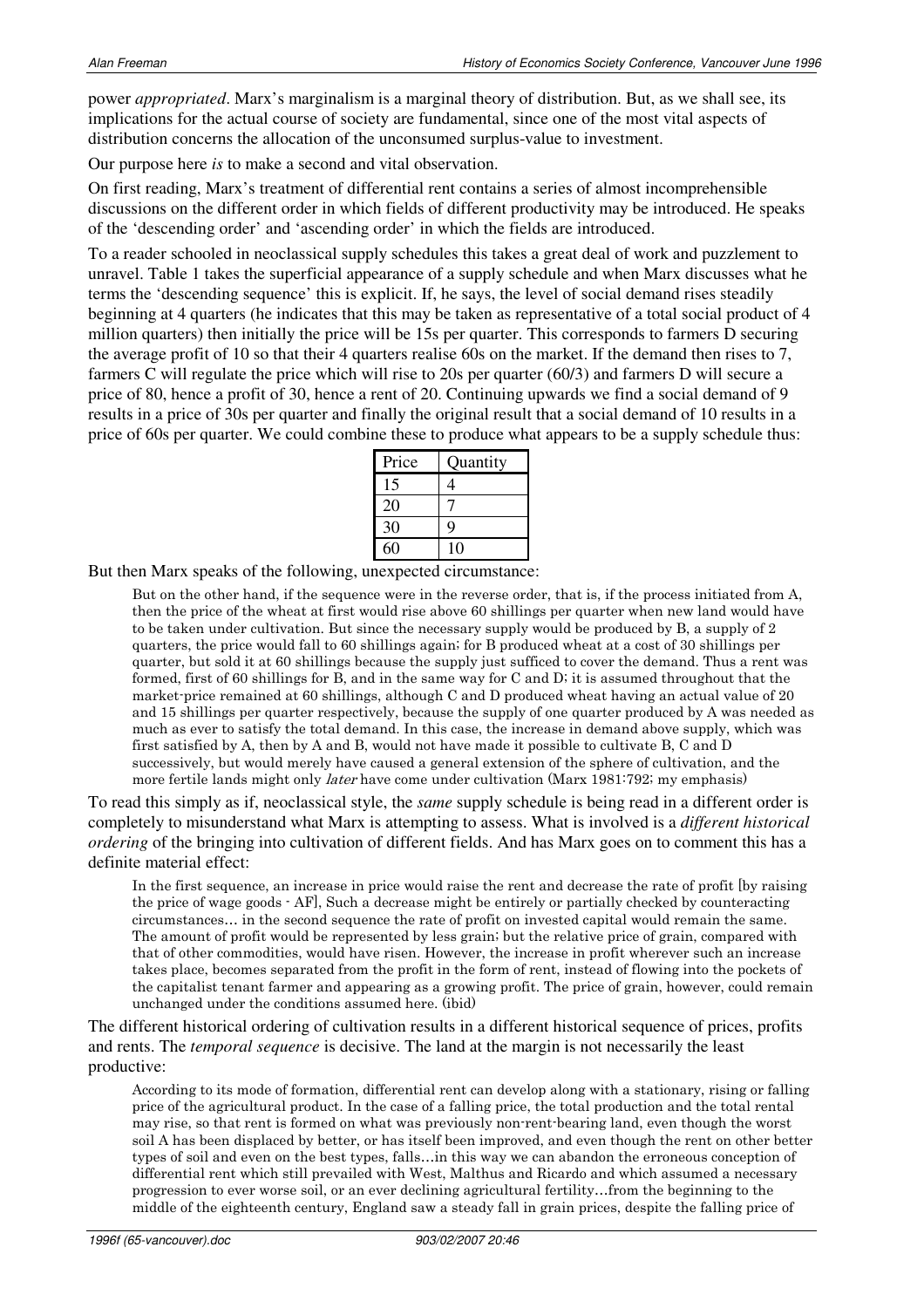gold and silver, alongside a simultaneous growth in rents (taking the period as a whole) in the total rent, in the extent of land cultivated, in agricultural production and in population. This corresponds to Table I, combined with Table II [in which further extensions are made at the margins by both farmers A and farmers B  $-AF$  in an upward direction, but in such a way that the worst soil A is either improved or taken out of cereal cultivation. (Marx 1981:798)

Finally we can see that an important but utterly different concept of objectivity is involved in sequential progression. What is objective for Marx is above all the *past*. The determination of supply, demand, and prices in the current period takes as its objective foundation the distribution and redistribution of a magnitude of value, and a magnitude of surplus value, whose objective character lies neither in the fact that it is located entirely in production nor in the fact that it is expressed in terms of labour – though these are both important issues. But the guarantee of its objectivity is precisely the fact that it has already happened. It is guaranteed by the arrow of time. Again and again, in distinction to this simple idea, we find in both neoclassical and in simultaneist marxist models an endless chase for the mysterious process of determination, the separation of essence from appearance, the isolation of exactly what depends on exactly what – all in vain. With the death of time comes also the death of causation, the death of objectivity and indeed the very distinction between being and thought, cause and caused, actual and potential, death and life.

## *MARGINS, MARX, MONEY AND PROUDHON*

The traditional notion of Marx's value theory amounts, simply put, to the following: Marx was a classical theorist of long-term equilibrium, whose concept of value can be summarised in an ideal system (simple commodity reproduction) that was historically prior to fully competitive capitalism, summed up in the equation

## $v = va + 1$

where the symbols have their usual meaning. We should note that, for this concept of value to hold true, not only would goods in some ideal society actually have to exchange at values, but supply would also have to equal demand or else, of course, prices would have to depart from the ideal proportions of such a system.

The problem with this view is that Marx's concept of value was developed out of a prolonged struggle against the Proudhonist conception, according to which exploitation arose from the *failure* by capitalism to adhere to these 'natural proportions' of production, in short, the failure to trade at the 'fair price' represented by ideal labour values. This same notion appears in the banking reform proposals of the timechitters such as Darimon, against whom Marx fulminates in the *Grundrisse*. Marx's whole point amounts to the following: first, exploitation arises even if Proudhon's assumptions are adopted. That is, it is 'because of' not 'in spite of' the valuation of goods by labour time that surplus value arises. This much, twentieth century Marxism has understood.

But Marx makes a second and much more profound point which is the heart of his critique, not just of Proudhon but the entire equilibrium tradition of classical economics as expressed in the works of Say, of the Mills, and of Ricardo insofar as he bows to Say. Marx's point is that in a market economy price *cannot possibly* be equal to value. This is because it is a *money* economy. Therefore, for example, it inevitably follows that during the course of the business cycle the nominal prices of *all* goods will rise above their value and then fall below their value. Hence, the bank reform proposals of the time-chitters could only actually be realised by sublating the market economy, if the bank actually took over the organisation of the economy and suppressed the market.

But as a consequence, value is *from the outset* and not just in volume III, distinct from price. Value is *not theorised by Marx as the outcome of a particular set of 'proportions' of production*. The price-value difference is from the outset present in his work. Indeed, the assumption of price-valeu equality is not even introduced in Volume I until the end of Chapter 5 after a lengthy discussion concerning the impact of trade at prices distinct from values.

I find that whenever I make this point in formal gatherings, or for that matter on paper, there is such general disbelief that it is clear that many people have ceased actually reading what Marx wrote, and I must therefore request the reader while I supply the citations that will not doubt be requested.

Both on the question of relations of money to the value of metal and in his demonstration that the cost of production is the sole factor in the determination of value Mill succumbs to the error, made by the whole Ricardo school, of defining an *abstract law* without mentioning the fluctuations or the continual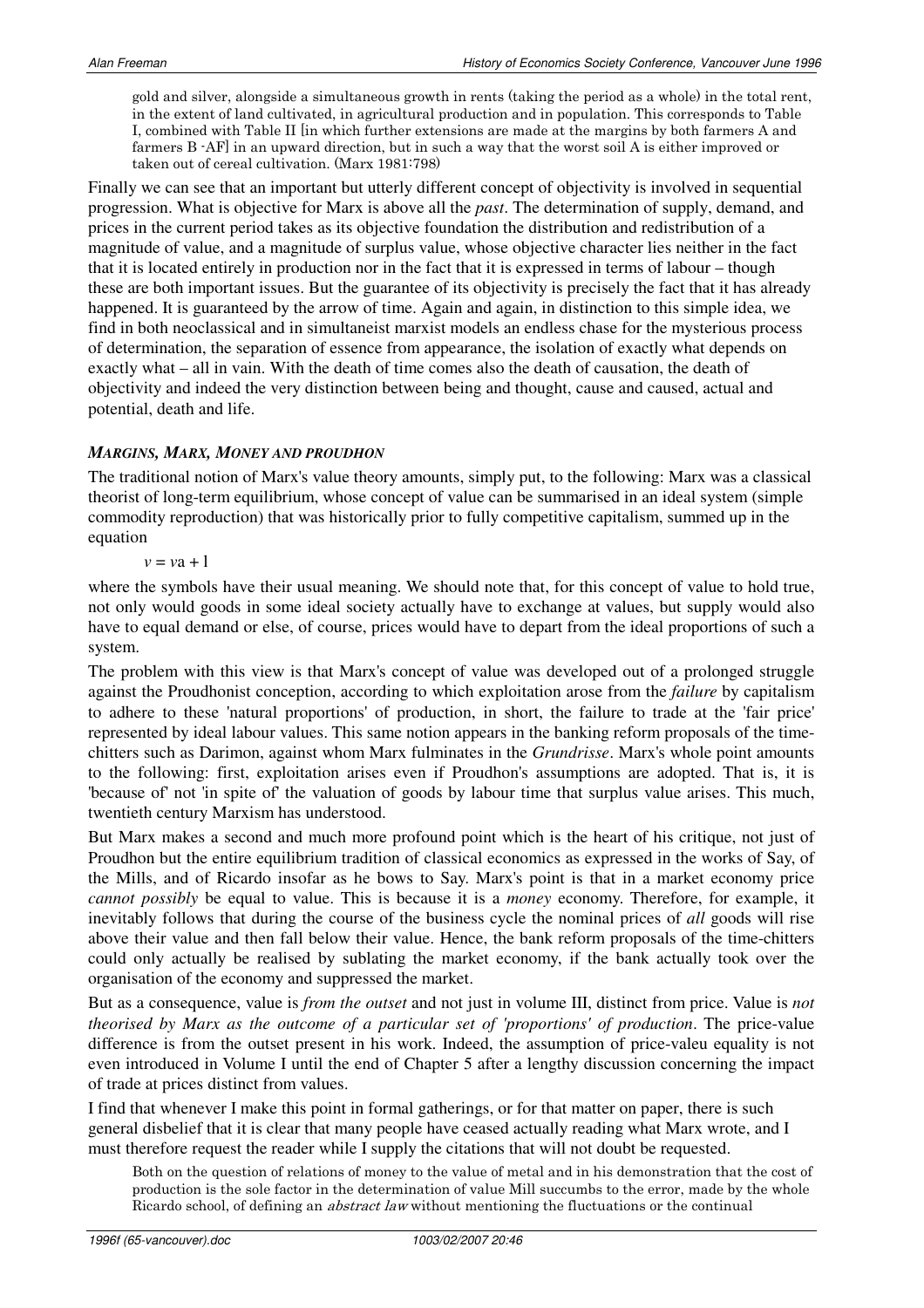suspension through which it comes into being. If e.g. it is an *invariable* law that in the last analysis – or rather in the sporadic (accidental) coincidence of supply and demand – the cost of production determines price (value), then it is no less an *invariable law* that these relations do not obtain, i.e. that value and the cost of production do not stand in any necessary relation. Indeed, supply and demand only ever coincide momentarily thanks to a previous fluctuation in supply and demand, to the disparity between the cost of production and the exchange value. This is the *real* movement, then, and the abovementioned law is no more than an abstract, contingent as one-sided movement in it. Yet recent economists dismiss it as accident, as inessential. Why? Because if the economists were to attempt to fix this movement in the sharp and precise terms to which they reduce the whole of economics this would produce the following basic formula: laws in economics are determined by their opposite, lawlessness. The true law of economics is chance, and we learned people arbitrarily seize on a few moments and establish them as laws (Marx  $1844:260$ ).

The fundamental notion is that the equality value and price, along with that of supply and demand is *contingent* and that their difference is on the contrary the normal and real state of affairs. This is repeated at critical points throughout Marx's later development:

It is not the sale of a given product at the price of its cost of production that constitutes the "proportional" relation" of supply to demand, or the proportional quota of this product relatively to the sum total of production, it is the variations in supply and demand that show the producer what amount of a given commodity he must produce in order to receive in exchange at least the cost of production. And as these variations are continually occurring, there is also a continual movement of withdrawal and application of capital in the different branches of industry...if M. Proudhon admits that the value of products is determined by labour time, he should equally admit that it is the fluctuating movement alone that makes labour the measure of value. Poverty of Philosophy (1932:52: my emphasis)

The coincidence of price and value presupposes the equality of demand and supply, exchange solely of equivalents (hence not of capital for labour) etc.; in short, formulated economically, it reveals at once that this demand is the negation of the entire foundation of the relations of production based on exchange value. Grundrisse p795

#### and finally in *Capital* itself.

In actual fact, demand and supply never coincide, or, if they do so, it is only by chance and not to be taken into account for scientific purposes; it should be considered as not having happened. Why then does political economy assume that they do coincide? In order to treat the phenomena it deals with in their law-like form, the form that corresponds to their concept. Capital Volume III:291

#### THE RATE OF PROFIT

This disssociation from an equilibrium view becomes even stronger in relation to price of production. The notion that Marx assumed the actual equalisation of profit rates is now so widespread that enormous astonishment results when the contrary is asserted. But what Marx actually says is that

Between the spheres more or less approximating the average there is again a tendency towards equalisation, seeking the *ideal* average, i.e. an average that *does not really exist*. (CIII:173: my emphasis)

#### or as Mandel notes (1976:75n)

The industrial rates of profit in various spheres of production are themselves more or less uncertain; but in so far as they appear, it is not their uniformity but their differences which are perceptible. The general rate of profit, however, appears only as the lowest limit of profit, not as an empirical, directly visible form of the actual rate of profit (CIII:367)

The rate of profit, on the other hand, may vary even within the same sphere for commodities with the same price, depending on different conditions under which different capitals produce the same commodity, because the rate of profit of an individual capital is not determined by the market-price of a commodity but rather by the difference between market-price and cost-price. These different rates of profit can strike a balance – first within the same sphere and then between different spheres – only through continual fluctuation (CIII:644)

Indeed for Marx the motor force of capital investment is the *deviations* of individual profit rates from the average, that is, the possibility of the capitalist to obtain an higher-than-average or surplus profit.

It is hard to reconcile this with the notion that Marx's views on price can be reduced to a Walrasian-style system of simultaneous equations in which it must necessarily be assumed that profits equalise, and it must necessarily be assumed that supply equates to demand. On the contrary, what leaps from the pages of marx's actual writings is an entirely dynamic, equilibrium-free concept of value which has to be defined independent of, and prior to, the formation of an equal profit rate or the equalisation of supply to demand.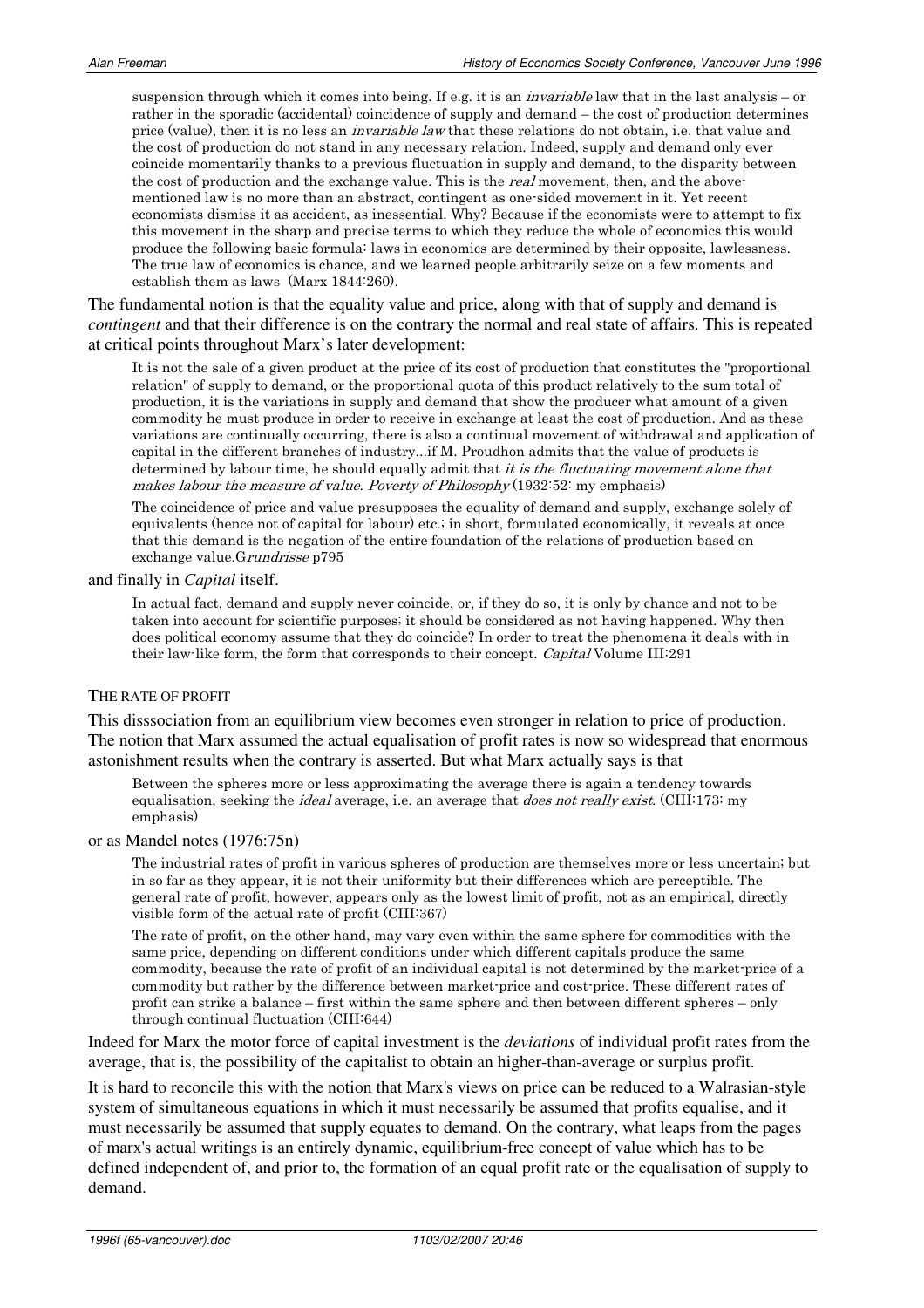#### From where, then, did the notion of Marx as an equilibrium theorist actually arise?

#### ORIGINS OF THE SIMULTANEOUS TRADITION

In his 'correction' of Marx, von Bortkiewicz offers what in retrospect should be seen as one of the defining features of the emerging marginal synthesis. "Alfred Marshall said once of Ricardo:", he writes,

He does not state clearly, and in some cases he perhaps did not fully and clearly perceive how, in the problem of normal value, the various elements govern one another *mutually*, not *successively*, in a long chain of causation'. This description applies even more to Marx ... [who] held firmly to the view that the elements concerned must be regarded as a kind of causal chain, in which each link is determined, in its composition and its magnitude, only by the preceding links ... Modern economics is beginning to free itself gradually from the successivist prejudice, the chief merit being due to the mathematical school led by Léon Walras. (Bortkiewicz 1952:23-24)<sup>2</sup>

This passage expresses a deep and fundamental reorganisation of the structure of economic thought around the central organising focus of simultaneous determination. It is not generally understood, and it is a central thesis of this article, that this intellectual reorganisation restructured *both* branches of economic theory, leading on the marginalist side to the system of high general competitive equilibrium, and on the anti-marginalist side to the system of Sraffa and the surplus school. But both sides find their common grandparent in Walras. From Bortkiewicz – interestingly enough Wassily Leontieff's PhD supervisor at Berlin – descends the 'marxist' wing. From Marshall descends the marginalist wing.

Whatever the individual contribution of Gossens, Jevons, Menger, and even Marshall to the subjective concept of value, one theorist alone – interestingly enough the theorist who had least to say on the specific question of value and its nature – Marie-Esprit Léon Walras, founded the theory of general competitive equilibrium. The ordinal utility system of Debreu, Arrow and Hahn can trace direct descent from this system in which, for the first time, the characteristic features of the modern neoclassical system were brought together. It was the system of Walras which broke through the most intractable difficulty facing marginal utility theory, that of the *order of causation* of economic variables. It did so by means of what we can now recognise to be a radical reconstruction of the concept of causality which, in effect, eliminated temporal causation in favour of functional, or simultaneous determination.

Bortkiewicz's debt to Walras goes more than skin-deep. At the age of 19 he wrote to his idol as follows:

Your writings, sir, have awakened in me a lively interest in the application of mathematics to political economy, and has pointed out to me the road to travel in my researches into the methodology of economic science. (Jaffé 1965 Vol II:230)

As one traces the evolution of the neoclassical school an enduring love-affair comes to light: between a procedure that all its most ardent exponents term 'mathematics' and a concept of determination according to which *causal* relations become synonymous with *functional* relations specified by simultaneous equations. An indication of how different this concept is from the normal view of causality in science is provided by the following comments of Kant:

The principle of the causal connection among appearances is limited in our formula to their serial succession, whereas it applies also to their coexistence, when cause and effect are simultaneous. For example, a room is warm while the outer air is cool. I look around for the cause, and find a heated stove. Now the stove, as cause, is simultaneous with its effect, the heat of the room ... Now we must not fail to note that it is the *order* of time, not the *lapse* of time, with which we have to reckon; the relation remains even if no time has elapsed. The time between the causality of the cause and its immediate effect may be [a] vanishing [quantity], and they may thus be simultaneous; but the relation of the one to the other will always still remain determinable in time. If I view as a cause a ball which impresses a hollow as it lies on a stuffed cushion, the cause is simultaneous with the effect. But I still distinguish the two through the time-relation of their dynamical connection. For if I lay the ball on the cushion, a hollow follows upon the previous flat smooth shape; but if (for any reason) there previously exists a hollow in the cushion, a leaden ball does not follow upon it. The sequence in time is thus the sole empirical criterion of an effect in its relation to the causality of the cause which precedes it. (Kant 1933:288, final emphasis added)

It was on this concept of causation – which of course remains the cornerstone of the physical sciences – that the marginalists turned their backs. In almost every case where a modern economist express a yearning for mathematics, we find that by this is meant the functional concept of causation and determination. The end result of the struggle for 'mathematics' was not the *general* adoption of mathematical methods into economics but the adoption of a very specific mathematics, namely the linear

1

 $2<sup>2</sup>$  I am indebted to Michele Naples for pointing out this passage.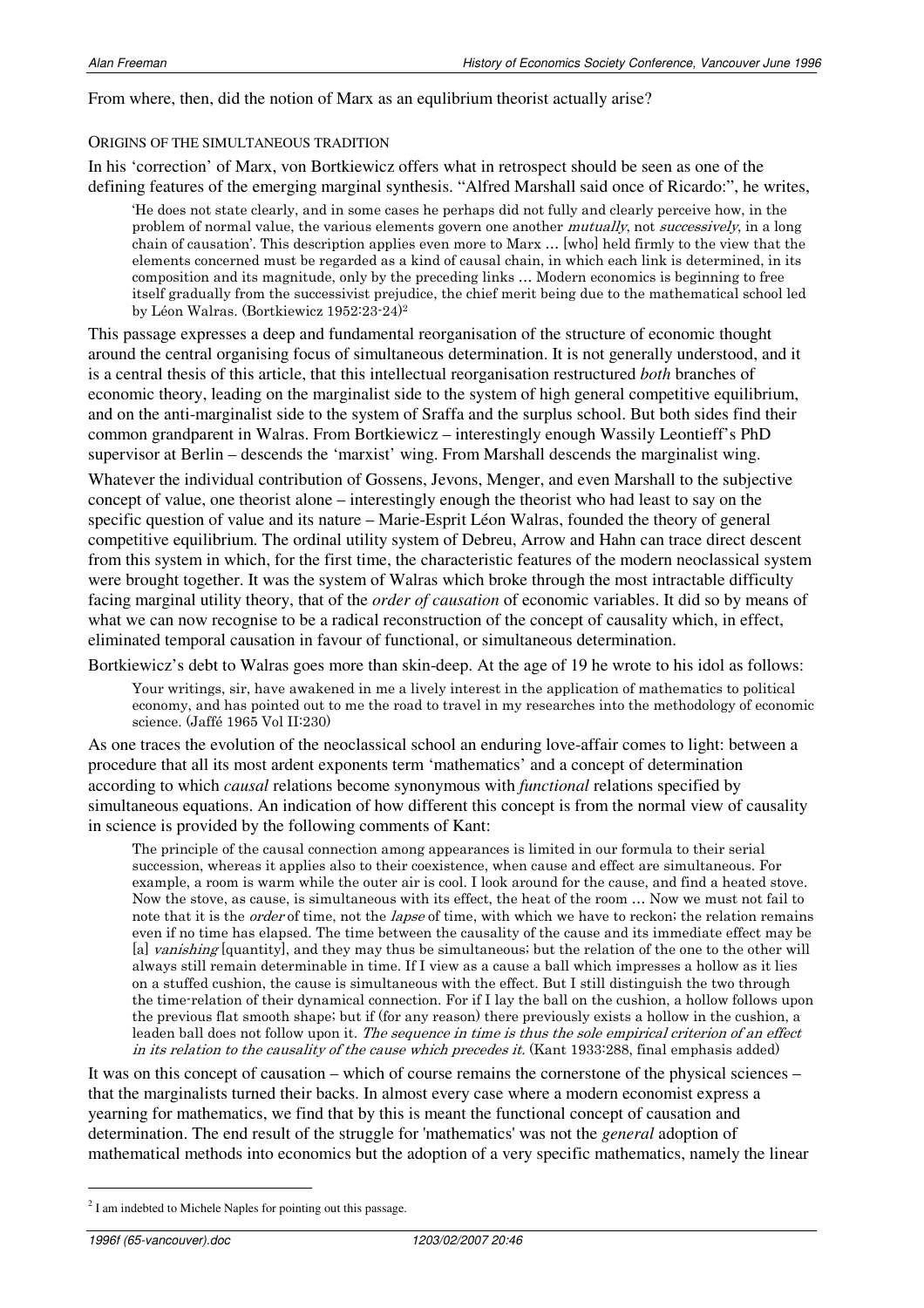algebra of static systems. Indeed this took place at the cost of displacing the differential elements, containing at least in principle the prospect of a dynamic analysis of growth and change, with which Marx for one was perfectly familiar. The full irony of this is that now, with the substantial advances made in dynamic and particularly nonlinear dynamic mathematics, economics finds itself singularly unequipped to profit and thrashes around attempting to apply dynamical methods to inherently undynamical systems.

The variables in Walras's system are not linked in time. The prices which make up the equilibrium must be simultaneously derived at by means of a metaprocess external to the activity of trading. Hence the shadowy figure of the Walrasian auctioneer who 'cries' prices which serve as the parameters of the supply and demand functions, and the stipulation that trading may not commence until the marketclearing prices have been ascertained. The possibility outlined at the start of this article, that a pathdependent adjustment process may prevent equilibrium from ever being reached, is thus in effect ruled out of order.

## *WHY DID GENERAL EQUILIBRIUM TRIUMPH AS THE MARGINALIST PARADIGM?*

The marginal school included non-equilibrium theorists among its ranks, and still does. The Austrian school including Böhm-Bawerk himself were staunch upholders of a dynamical account of economic development.<sup>3</sup> The Austrian school remained resolutely opposed to the 'functional' price theory and Böhm-Bawerk held that the notion of mutual dependence involved 'a mortal sin against all the principles of logic' (Böhm-Bawerk 1892:359 cited in Kurz (1995))

An important question in the history of economic thought is the following: how did the final and evolved form of neoclassical theory the Walrasian-Marshallian concept of simultaneous determination and functional causation come to replace the classical concept of successive determination?

The final triumph of the marginal utility school in the 1930s coincided with two further decisive developments: the replacement of the cardinal utility principle with that of ordinal utility, and the quiet victory of the Walrasian-Marshallian principle of mutual-simultaneous or functional causation over the Austrian-Jevonian principle of successive causation.

That the marginalists were greatly troubled by the question of causation and temporality is clearly indicated by the debates in their ranks which accompanied the 'marginalist revolution'. As Dobb (1973: 184) Jevons' formulation that

- $\Rightarrow$  Cost of production determines supply
- $\Rightarrow$  Supply determines final degree of utility
- $\Rightarrow$  Final degree of utility determines value

was strongly criticised by Marshall who commented that "if this series of causation really existed, there could be no great harm in omitting the intermediate stages and saying that cost production determines value." Heaven forbid. He ends up inverting Jevons' statement to read:

- $\Rightarrow$  Utility determines the amount that has to be supplied
- $\Rightarrow$  The amount that has to be supplied determines cost of production
- $\Rightarrow$  Cost of production determines value

but his central objection is the assertion that what is required in place of any 'catena of causation' is an alternative notion of *mutual* determination of "supply price, demand price and amount produced". The 'catena of causation' has dogged all neoclassical debates ever since. But the end result was a triumph of the Marshallian 'mutual determination' concept of causality over that espoused not only by Marx and Ricardo but also by Jevons and indeed Böhm-Bawerk himself.

The notion which Marshall and Bortkiewicz extolled, which did indeed originate with Walras, and which Bortkiewicz successfully imposed on Marx, is the following: *time* is removed from the process of causation. In the equations of an equilibrium system, what persists is in reality a system of algebraical relations between variables: quantity in terms of price, price in terms of profit, profit in terms of wage, wage in terms of price; these equations at the end of the day express no more nor less than a set of mutual dependencies. It makes as much sense to read the equation

1

 $3$  though according to Kurz, Sraffa's 1928 defeat of Hayek turned on revealing the hidden equilibrium assumptions in Austrian capital theory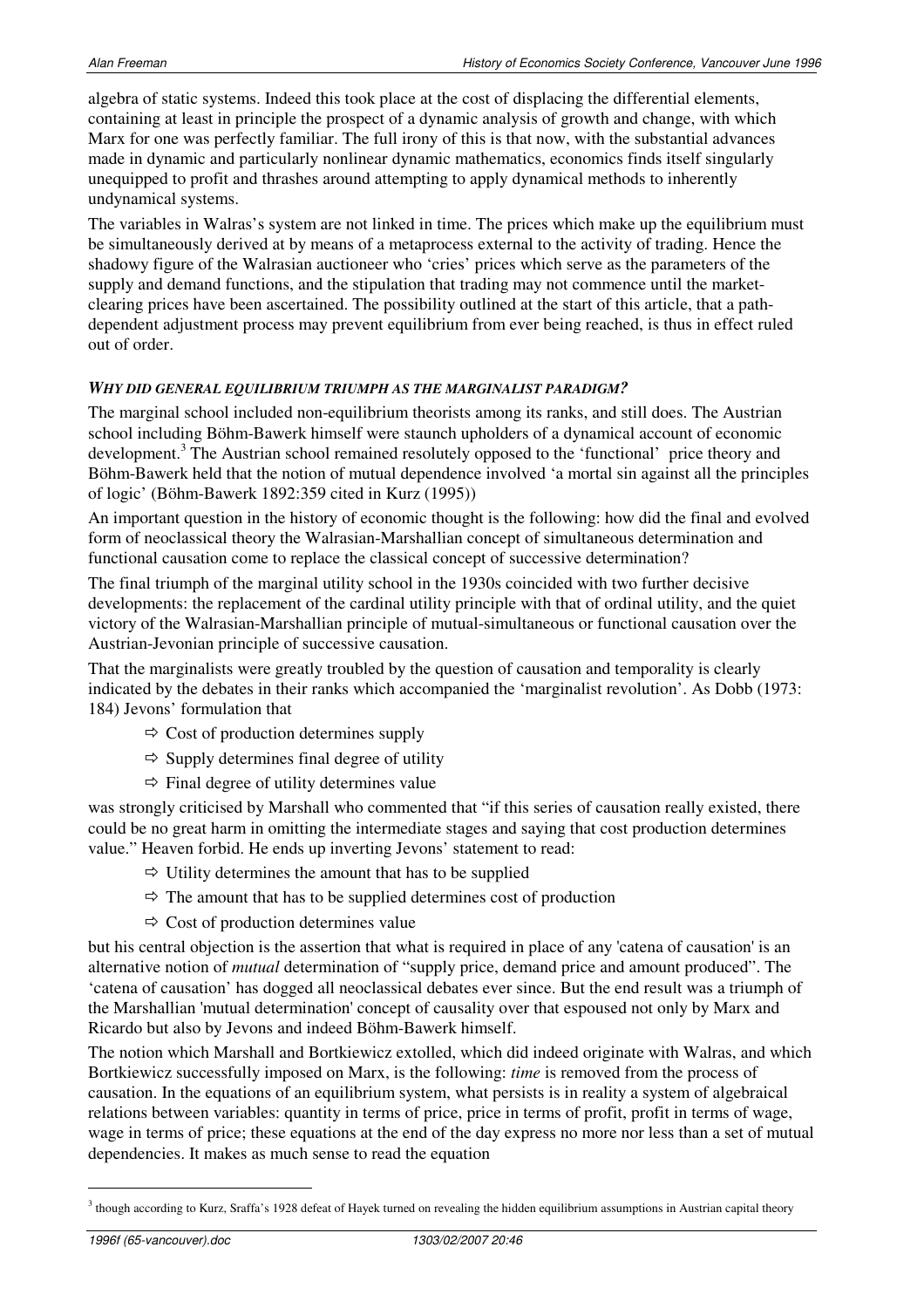$\text{Q}^\text{D}$  $Q^D = a - bn$ 

as meaning that a price of  $p$  'causes' a demand of  $a - bp$  as it does to say that a demand of  $Q^D$  'causes' a price of  $(a - Q^D)/b$ . There is nothing in the equations as such from which we are entitled to deduce either one or the other and indeed 'schools' of marginalism have chosen to read the causation with equal skill in either direction.

The question that we now seek to answer is: how and why did it come about that this interpretation, and its attendant methodology, became the hegemonic expression and unifying factor among the wealth of concepts and schools that went into the founding of the marginal utility school? This is the subject of the next section.

## OH SAY CAN'T YOU SEE: MONEY AND EQUILIBRIUM

Outside of the labour theory of value, probably no single idea has evoked a longer, or confused or controversial debate than what has become known as Say's Law of markets.

Not the least of its claims to fame is its inclusion by Keynes as a prime target of attack among the tenets of those he chose to label as 'classicals'. It is extremely easy to get lost in the byways and alleyways of discussion concerning whether Say really gave voice to the law that bears his name, whether he deduced it from the assumption of barter, what conception of money led him to voice it, and so on. Our concern here is not the formal history of the words that are used to express this law, but the role which the logical concept itself plays in the formation of the modern view.

It is therefore easiest, with Keynes, to begin from the most coherent (and hence most transparently wrong) expression of this law, conveniently supplied by J. S. Mill and cited on p18 of the *General Theory*:

What constitutes the means of payment for commodities is simply commodities. Each person's means of paying for the productions of other people consist of those which he himself possesses. All sellers are inevitably, and by the meaning of the word, buyers. Could we suddenly double the productive powers of the country, we should double the supply of commodities in every market; but we should, by the same stroke, double the purchasing power. Everybody would bring a double demand as well as supply; everybody would be able to buy twice as much, because everyone would have twice as much to offer in exchange. (Mill book III Chap XIV Section 2, cited in Keynes 1973:18)

The notion which is here expressed, and to which Keynes wishes to draw attention, is the idea of exchange as an activity in which commodities are directly exchanged against one another. It does not alter the error of this view if we include, among the commodities figuring in the exchange, a commodity which also serves as the measure of value. The mere act of measuring one commodity in another commodity, be it gold, corn or seashells, does not convert the measuring rod into money. Among the distinctive features of money are:

- □ It is the universal means of exchange. All goods must be exchanged for money, and none are actually exchanged for each other.
- □ It serves not only as the measure but as the store of value. Hence, having parted with goods for money, the owners of money may and do choose not to spend it again.
- -In its function as money it doubles its use value. It acquires a use distinct from that which it acquires from its natural properties (being usable for jewellery, make paper boats or to light the gas with), namely the use of serving as a means of purchase. It may be, and is, hoarded for this purpose regardless of its intrinsic usefulness.

All this is summed up in the quite well-known proposition that money is not a veil. A second, however, and less obvious problem arises from Say's law as expressed by Mill and, I think, almost undoubtedly espoused by Ricardo. This is the following. What is the logical relation between the idea that goods exchange for goods, and the idea that supply creates its own demand? This relation is by no means as transparent as at first sight it might appear.

On the face of it, the derivation runs as follows. If a community of owners, including producers, exchange among each other the goods they possess, then at the end of the process there can be no more goods than there were before. Place on one side of the equation all 'sold' goods where, by the word 'sold' we mean passing out of the hands of a person or agent for whom it is not a use-value, into the hands of a user. Place on the other side of the equation all 'bought' goods, meaning all goods acquired by those who use them. Then every good figures exactly twice, once as a bought and once as a sold good,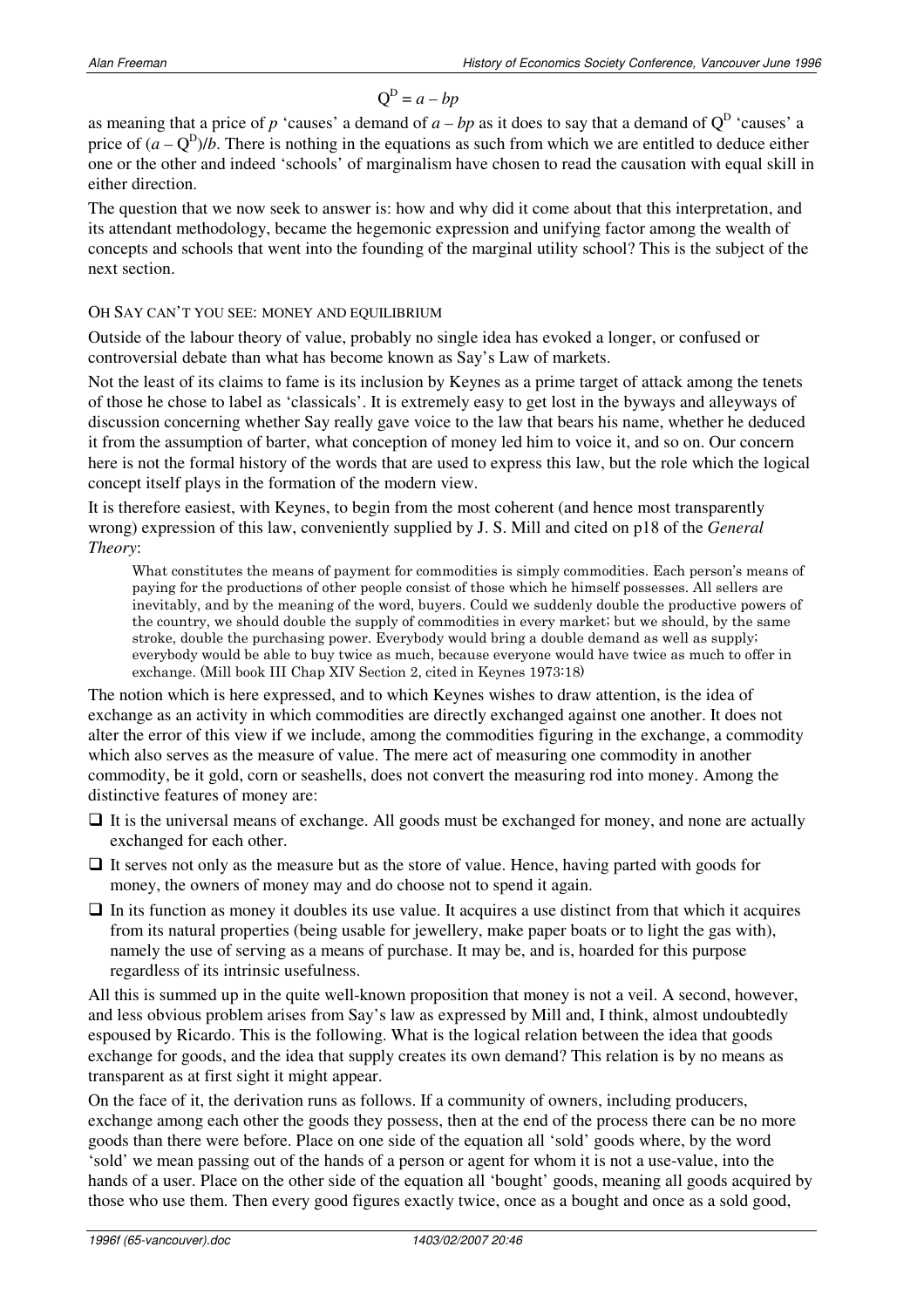once on one side of the equation and once on the other. The total of each good bought must therefore equal the total of each good sold.

This equation is at first sight not modified by the introduction of production. In this case, 'bought' goods must extend to include those goods that are used to produce other goods. If, however, production actually takes place, then there is a more substantial change. Production itself alters the amount of each good in existence. What guarantees, therefore, that society will not mistakenly transform all its available products into chewing gum or left-hand shoes? There is a presupposition, expressed in the idea that there may be temporary disproportions, that every good is a wanted good. Very well, let us assume that there is no temporary disproportion of any good, and that all produced goods are in fact wanted goods. In this case there is indeed a set of prices at which both production and exchange may take place, such that

□ Every produced good passes from the producer to the immediate consumer

□ All producers acquire in the exchange the goods they require to *reproduce* the goods they have just parted with

This passage from a Walrasian exchange economy to a Walrasian production economy has, nevertheless, brought about some fundamental changes in the way we are now forced to conceptualise this Millenarian economy. For though all goods find a use, there are now two quite distinct types of use; use in consumption and use in production. The question then arises: what generates the demand for goods which are used in production?

To this question we must answer that the demand for production goods is generated by the act of production itself. Why does society require 10 tons of iron? Three to make wrought-iron gates for the gentry, two for the cleats on the workers' clogs, and five for the production of steel – no doubt eventually destined for the swords of the soldiery. But only half this demand is actually generated by direct use. The other five tons of demand is generated by the steel industry.

Now, however, a very peculiar conundrum emerges. Exactly how does the supply of steel generate the demand for iron? The steel does not exist at the time that the iron is purchased. This manner of thinking has, as its logical presupposition, the idea that supply in the future generates demand in the past. The normal relation of causality, that the past causes the present and the present causes the future, has to be suspended if this law is to operate effectively.

The passage from exchange economy to production economy is thus a great deal more fraught than is often supposed either in the economics textbooks or in the classic works on the question including Walras and Debreu, to name but two.

In particular, it would appear that the very idea of Say's law, or to put it another way, the habit of thinking about an economy whilst paying insufficient attention to the phenomenon of money, engenders a strong need to play fast and loose with the normal concepts of causation.

But Say's Law has a very precise mathematical expression. It is contained in the *n* equations of general equilibrium which assert that the excess demand for each good is precisely and only equal to the difference between the supply of that good and the consumption of that good. It is, so to speak, a virus in the BIOS of Walras' law. One cannot express Walras's equations, or the equations of any system of general equilibrium, without appealing to the notion that production introduces backward causation; that production in some sense *causes* to be demanded that which has in reality already been purchased. This notion promptly replicates itself all over any theory founded in an equivalent system of equations. Functional causation is an inescapable joint product of simultaneous representation.

## *SIMULTANEISM AS THE NECESSARY FORM OF MARGINALISM*

The real problem faced by the marginal utility school was the following: on the one hand the cost of producing a good is established in time *before* the good is purchased; on the other, the price magnitudes which determine production decisions is established before the production process begins. Therefore first of all the equation

$$
Q_{t}^{D} = a - bp_{t}
$$

is functionally incorrect. Determination cannot possibly operate in the direction suggested by the organisation of the symbols. What actually happens is that a definite volume of monetarily effective social demand encounters a previously determined magnitude of social supply, and modifies the price accordingly. Moreover this social demand cannot retrospectively alter the actual cost of producing this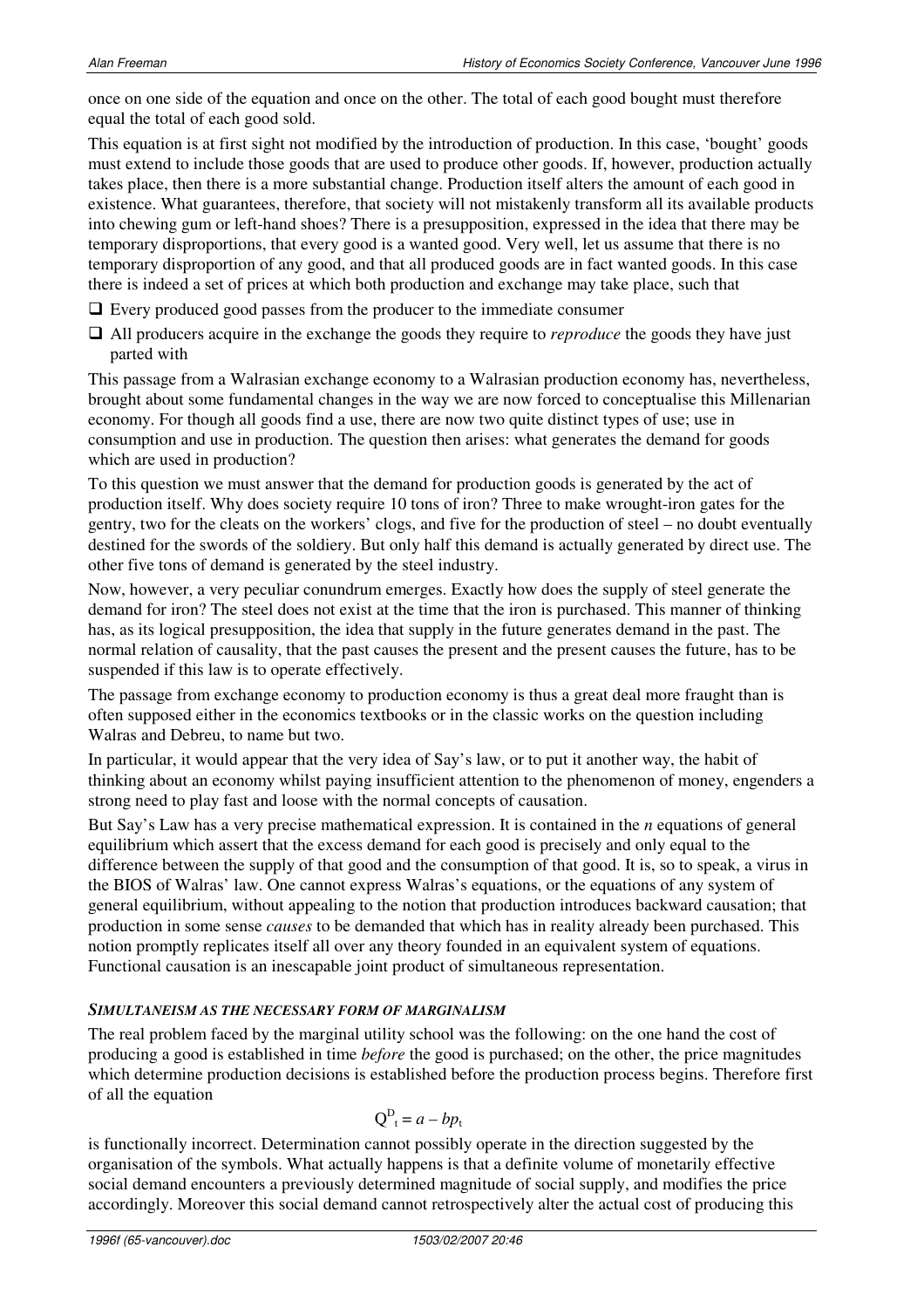social supply but can only modify – by its effect on market prices – the distribution between producers of the social labour which this social supply represents.

Anyone who sets about solving the cobweb problem immediately discovers this on attempting to write down the equation connection  $p_t$  and  $p_{t-1}$ . The first necessary step is to reorganise the above equation as

$$
p_{\rm t} = a - Q_{\rm t}^{\rm D}
$$

and the next step is to recognise that  $Q^D$  is actually determined by the pre-existing quantities of products available and resulting from previous phases of reproduction. Moreover the equation

$$
Q^S = c + dp
$$

is temporally circumscribed. If a time dimension is assigned to the variables, it is required that the variables on the left have a time subscript later than the variables on the right. Supply decisions cannot depend on prices not yet established.

The direction of causation which the marginal utility school sought to establish, from consumer requirements to real social cost, thus required them to redirect the arrow of time. If Marshall's chain of causation were literally taken as both true and an accurate temporal description, we should be able to produce a Tachyonic version of 'dated utility' according to which the cost of producing any article could be written as the sum of all the future demands that not yet placed upon it and its products. Alternatively, we could work backwards from today to the remote past and conclude that the cost of creation was merely the dated sum of the combined hopes and desires of all humanity for ever. The seventh day was needed.

Indeed it is more than coincidental that the founder of the modern intertemporal theory, according to which agents strike contracts for their future requirements, was non other than Böhm-Bawerk. The last economist with his feet planted squarely enough in the Nineteenth Century to recognise the logical impossibility of functional determination, he recognised that the only possible way that the future could determine the past in a temporal sequence, was to endow his agents with perfect clairvoyance and require them to bargain away the whole of time. With the crisis of high general equilibrium he has had the last laugh as rational expectations and 'intertemporal' economics have displaced their increasingly discredited predecessors.

Marginalism had to square the circle. On the one hand it required to make subjective utility, that is private consumption, the determinant of all other concepts of economics. Above all this meant that it had to formulate a concept of *costs of production* which was causally derived from the consumption requirements of society. But in any temporal formulation – and in reality – costs of production are antecedent to consumption decisions. This could in fact be reversed only in a society where social need is met according to a plan and where agents can therefore make their production decisions in full knowledge of the demand that these production decisions are intended to meet. In a society where production is a private activity organised without foreknowledge of whether or not the product will sell, the actual sequence of events is that first of all the goods are produced, and then the market determines whether or not they are necessary. At the time when goods are purchased, the quantities available are a known and given magnitude. It is not practically possible retrospectively to modify the quantities offered for sale and these quantities cannot therefore be a function of the price attained.

Two essential consequences followed. First of all, marginalism had to sacrifice time altogether. It had, as we shall see, to replace temporal by simultaneous causation. Second, it had to construct – or rather, eagerly seize upon – an intrinsically apologetic representation of the market according to which, since consumer requirements had become the determinant of social production, this social production in turn was logically and necessarily the direct reflection of social need. Misallocation became a logical impossibility. All had to be for the best in the best of all possible worlds. The Walrasian system lay to hand and fitted the bill to perfection.

## THE EQUILIBRIATION OF MARX

The transformation problem does not exist. It is a creation of Austrian economics. It is necessary only to recognise, as a growing number of writers do [] that when Marx (1981:309)wrote

a deviation in prices of production from values arises for the following reasons:

1) because the average profit is added to the cost-price of a commodity, rather than the surplus-value contained in it;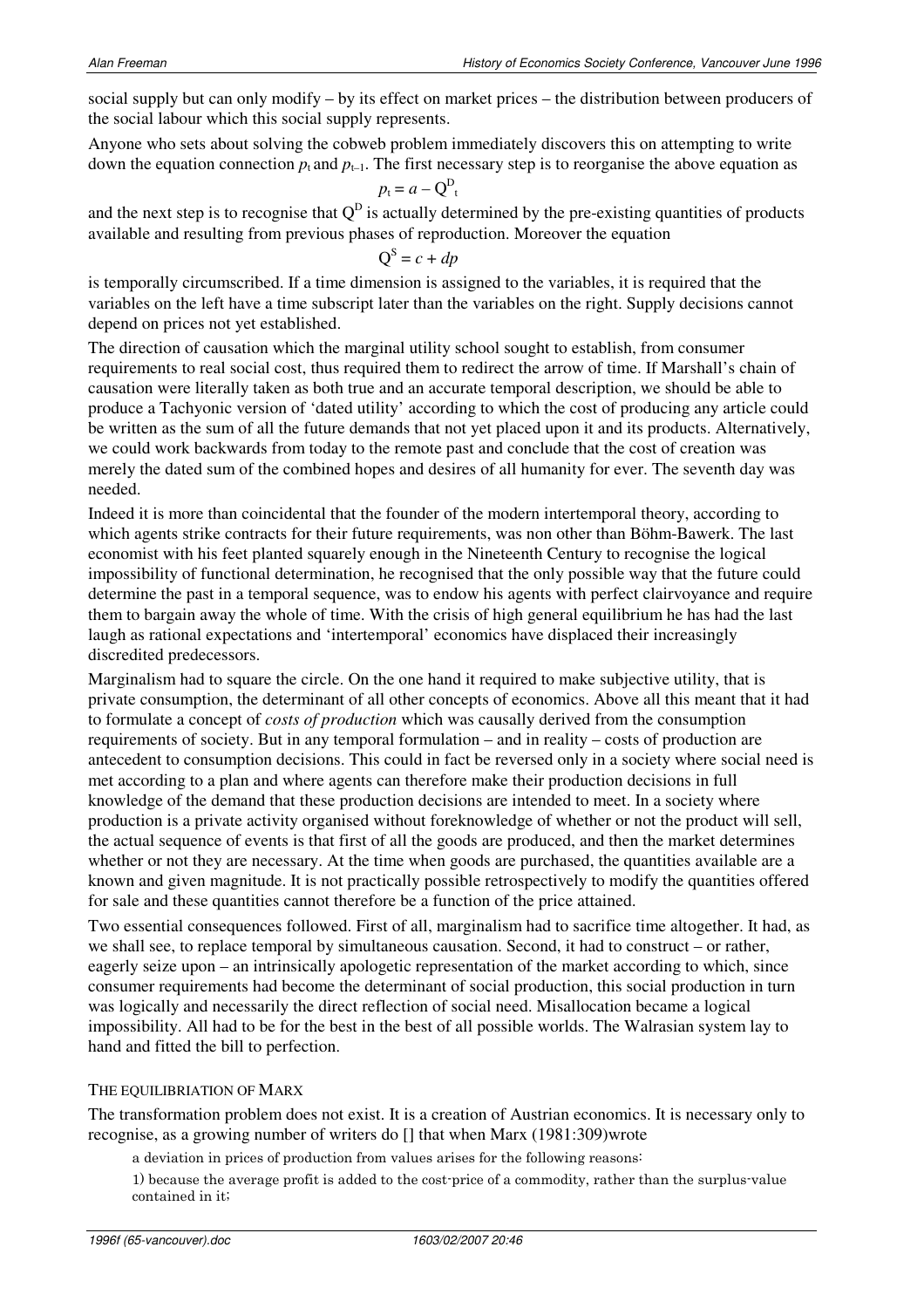2) because the price of production of a commodity that diverges in this way enters as an element into the cost-price of other commodities, which means that a divergence from the value of the means of production consumed may already be contained in the cost price, quite apart from the divergence that may arise for the commodity itself from the difference between average profit and surplus-value.

It is quite possible, accordingly, for the cost price to diverge from the value sum of its elements of which this component of the price of production is composed

he meant exactly what he said. The contribution of constant capital to the value of a product arises from the use made by the capitalist of her or his capital, which in the course of the circuit of production starts life, and passes once each time in the circuit, in the form of money. It is a money sum which the capitalist spends on means of production and it is the value of the money that this sum represents – which, as the expression of a definite magnitude of dead labour-time, represents value every bit as much as the goods it purchases. To this is added the living labour of the worker, which enters the formation of the value of the product directly as abstract labour-time measured in hours. The resultant product may then sell for any arbitrary market price which in turn represents a value magnitude, an aliquot portion of the total value in society given by the ratio of the money it realises to the total price of all commodities offered for sale.

It is only if the issue is expressed simultaneously that the problem exists. Expressed temporally, the sequence we have just described reads as follows:

(M-C…P-C') £X<sup>t</sup>

 $EX_t =$  £C<sub>t–1</sub> + £L<sub>t–1</sub>

$$
f(X') \qquad \qquad \mathbf{f}(X'_t) = f(X_t) + f(E)
$$

where  $fX$  is the value, expressed in money, of the product,  $fX$  is the value, expressed in money, of the sume expended on constant capital, £L is the value-product of labour, given as the hours worked by the individual labourer multiplied by the monetary expression of this labour, and £E is the price-value difference of the product concerned. The wage £V being also given as the value of the money paid to the labourers, surplus-value is given by

$$
\pounds S_t = \pounds L_{t-1} - \pounds V_{t-1}
$$

and profit is given by

$$
\pounds\Pi_t = \pounds M'_t - (\pounds V_{t-1} + \pounds C_{t-1})
$$

At the social level  $\Sigma$ £ $X = \Sigma$ £ $M'$  and it then follows that

$$
\Sigma \pounds \Pi_t = \Sigma \pounds S_t
$$

giving Marx's two equalities. This gives a completely distinct expression for price and for value either in terms of money or in terms of labour-hours. There is no redundancy and no inconsistency.

The 'transformation problem' arises from the following manner in which the problem has to be expressed in a simultaneous framework: since price and value must each be simultaneously but separately determined, we have to be able to write down an equation for each of them. Being a simultaneous equation, the price equation refers to a hypothetical society in equilibrium in which the unit prices of the commodities expressed in £M' at the end of production must be the same as the unit prices of these same commodities at the beginning of production. This gives rise to a system of *n* equations in the 2*n*  unknowns  $p_j$ ,  $\pounds E_j$  where  $j = 1...n$ .

To render this determinate, the vector of price-value differences £E must be given a further determination. This is provided by the Ricardian assumption of an actually equalised profit rate leading to an eigenvector equation that specifies relative prices and the profit rate.

The question then arises: what could values be? Following Böhm-Bawerk, we treat values not as the labour-time actually embodied in the commodities through the successive operations of purchasing the elements of constant capital and adding new labour, but as the prices for which goods *would* sell *if* the rate of profit did not equalise. These values, which for reasons that should be clear we will term Vertically-Integrated-Labour-Embodied values, correspond not only to different exchange ratios but to a completely different society, for in order for goods to exchange in these ratios they must also be produced in different proportions. The 'transformation problem' therefore consists in transforming one special set of prices derived from one hypothetical society ('simple commodity production') into another set of prices derived from another hypothetical society (long-run equilibrium).

This way of expressing the issue has become so universal in the world of academic marxist economics that it is useful to step back a few paces and what this approach has brought into being.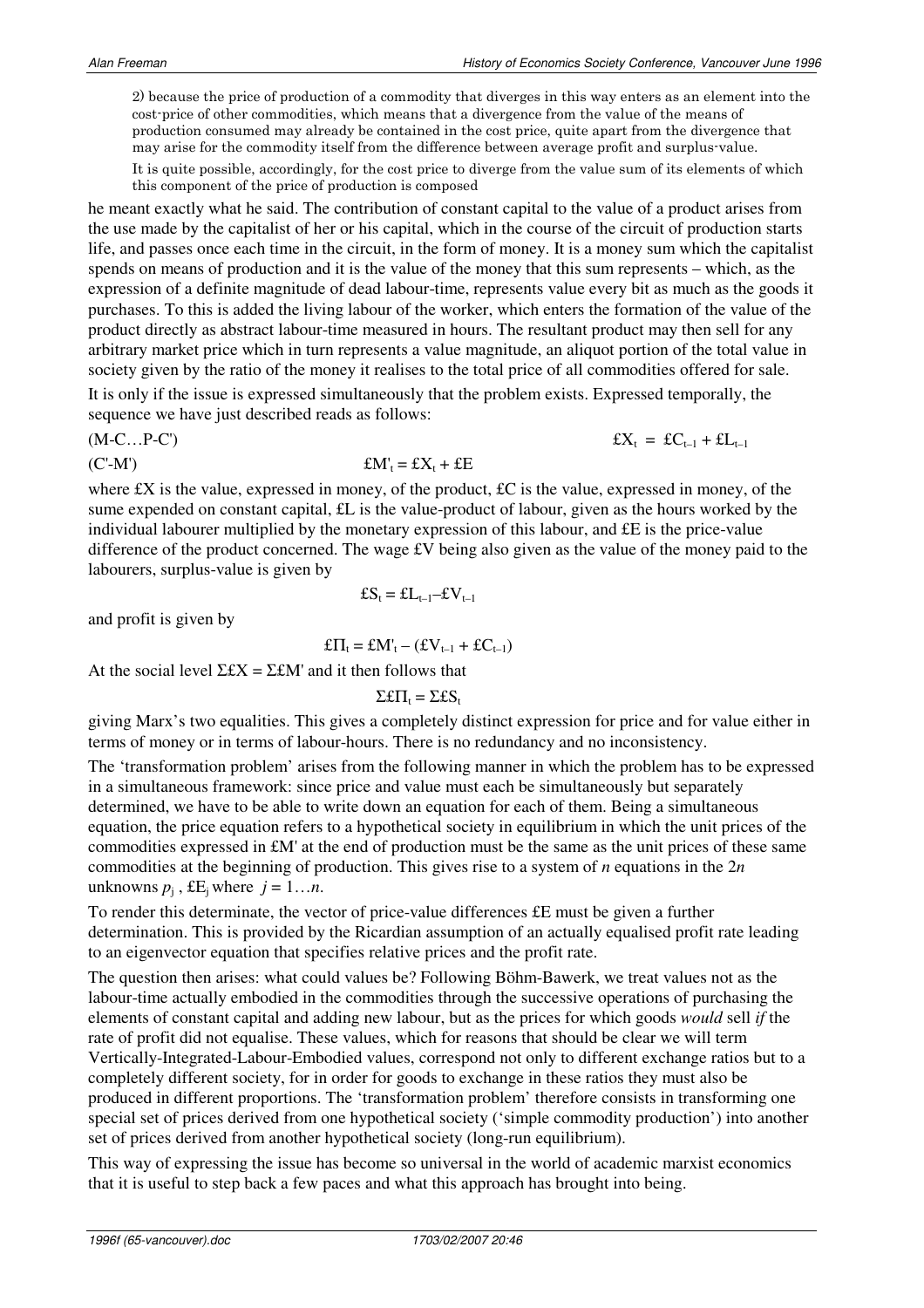## *THE GRAND CLASSICAL SYNTHESIS*

It is sometimes advisable to view a theory which one favours through the eyes of a theorist one does not. Writing in 1968, Martin Bronfenbrenner baldly states a view that has held sway, almost universally, at least since Sraffa's book:

the Marxian system is easily transformable into a balanced Walrasian general-equilibrium one. In an algebraic restatement, the number of its equations equals the number of its unknowns; this is the *prima* facie evidence that both circularity and inconsistency have been avoided

The views expressed by Lange as early as 1935 illustrate how long this view has held sway:

That Marxian economics fails is due to the labour theory of value, which can explain prices only as equilibrium prices (i.e. 'natural prices' in the terminology of Ricardo). Deviations of actual from 'natural prices' are more or less accidental and the labour theory has nothing definite to say about them. But the central problem of business cycle theory is one of deviation from equilibrium  $-$  of the causes, the course and the effect of such deviation. Here the labour theory of value inevitably fails (reprinted in Horowitz 1968:79)

Arestis (1994) defines, and argues against, what he terms the 'grand neoclassical synthesis'. This forms the orthodoxy around which economics closed ranks against Keynes after purging him of all his most unpalatable insights. A major contention of this article is that this synthesis extends further. Marx himself has been absorbed into what we by analogy would term the 'grand classical synthesis'. The tenets of this synthesis are:

Classical economics in its entirety constitutes a precursor of general equilibrium theory. Its object of study is a society in a steady state. Its 'natural prices' are an early attempt to establish the 'long-run equilibrium' prices of neoclassical theory.

Marx, the most developed classical, overcame the deficiencies of Ricardo in establishing that goods actually sold not for their vertically-integrated values but at a 'natural price' given by the price of production, prices determined by a uniformly equalised profit rate and a uniform technology.

There is a formal identity between the marxian system and general competitive equilibrium. Both solve for long-run equilibrium prices on the basis of a simultaneous equation system. Both are derived from the requirement of clearing all excess demand

Neoclassical equations are derived from the the psychological or subjective desires of consumers; the marxian system is derived from the technical structure of the economy via the requirement of 'simple reproduction'

Marxian labour values constitute either the vertically-integrated (direct and indirect) labour inputs of the society this system represents, or (which is mathematically equivalent) the prices which the system above would attain, were the profit rate to be zero.

## SUMMARY

It seems that when any economist of the neoclassical school wishes to inflict a truly devastating attack on another economist of the neoclassical school, the most secure way to do so is to discover in her or his theory a relationship that is alleged to be stable in time, and is not actually stable in time, whether this be the invariable measure of value, the Phillips Curve, the consumption function, the price level, the choice of technology, or whatever next serves to demolish the last of the great contenders. But the real question to ask is why, under that most unstable and unpredictable of all known systems – capitalism – any relationships should be stable in time at all except the one magnitude which cannot vary in time, namely time itself. Marxian and classical analysis, we would argue, with a theory of production costs rooted on the one universal factor of production – labour-power – and the one invariant measure – labour time – offers a basis worthy of examination as the rigorous basis for an economics truly free of arbitrary restriction.

## ACKNOWLEDGEMENTS

My debt to the discussions with colleagues and collaborators mentioned in Freeman and Carchedi is inestimable. In addition I have drawn heavily on Heinz Kurz's (1994) extremely informative article on the early debates among German-speaking economists, and on Richard Day's book on the debates among Russian economists. For the errors and ideas in this text I along am responsible.